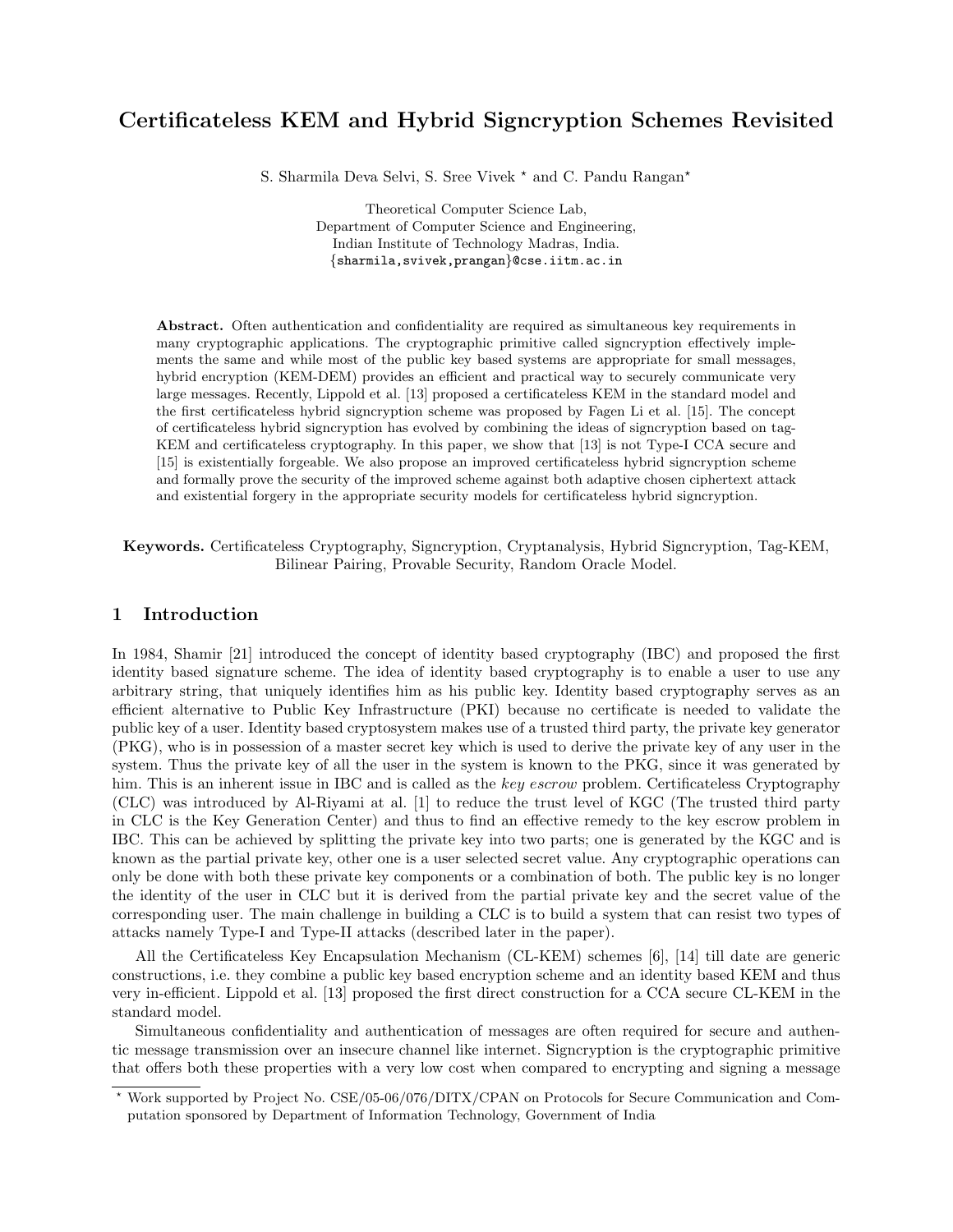independently. Zheng [25] introduced the concept of signcryption in 1997 and many signcryption schemes were proposed till date  $[18, 17, 9, 7, 16, 5, 8, 4, 20]$ , to name a few. Baek et al. in  $[3]$  gave the formal security model for signcryption and proved the security of [25] in the model. There are two different ways to construct signcryption schemes, one is public key signcryption and other is hybrid signcryption. In a public key signcryption scheme both encryption and signature are in public key setting. A few examples for this type of construct are schemes by An et al. [2], Malone-Mao [19] and Dodis et al.[12]. In a Hybrid signcryption scheme, the signature is in public key setting and encryption is in symmetric key setting, here an one-time secret key which is used in the symmetric key encryption of the message is encrypted by a public key encryption algorithm. The formal security model for a hybrid signcryption scheme was given by Dent [11] and Bj∅rstad [23]. Generation of secret key and encrypting it using a public key encryption scheme is called key encapsulation mechanism (KEM) and encrypting the message with the secret key and a symmetric key encryption scheme is called as data encryption mechanism (DEM). The definitions and formal treatment of KEM/DEM can be found in [10] and [22].

Our Contribution: Our contribution in this paper is three fold. First, we show that the CL-KEM in [13] is not CCA secure. To the best of our knowledge, there exists only one certificateless hybrid signcryption scheme (CLSC-TKEM) by Fagen Li et al. [15]. Fagen Li et al. have proposed the first CLSC-TKEM and proposed the security model for it. Next, we show that the scheme proposed in [15] is existentially forgeable. Finally, we propose an improved certificateless hybrid signcryption scheme and prove its security in the random oracle model.

# 2 Preliminaries

### 2.1 Bilinear Pairing

Let  $\mathbb{G}_1$  be an additive cyclic group generated by P, with prime order q, and  $\mathbb{G}_2$  be a multiplicative cyclic group of the same order. A bilinear pairing is a map  $\hat{e}: \mathbb{G}_1 \times \mathbb{G}_1 \to \mathbb{G}_2$  with the following properties.

- **Bilinearity.** For all  $P, Q, R \in \mathbb{G}_1$ ,
	- $\hat{e}(P + Q, R) = \hat{e}(P, R)\hat{e}(Q, R)$
	- $\hat{e}(P,Q+R) = \hat{e}(P,Q)\hat{e}(P,R)$
	-
- $\hat{e}(aP, bQ) = \hat{e}(P, Q)^{ab}$  [Where  $a, b \in_R \mathbb{Z}_q^*$ ]<br>  $\textbf{Non-Degeneracy.}$  There exist  $P, Q \in \mathbb{G}_1$  such that  $\hat{e}(P, Q) \neq I_{\mathbb{G}_2}$ , where  $I_{\mathbb{G}_2}$  is the identity element of  $\mathbb{G}_2$ .
- **Computability.** There exists an efficient algorithm to compute  $\hat{e}(P,Q)$  for all  $P,Q \in \mathbb{G}_1$ .

#### 2.2 Computational Assumptions

In this section, we review the computational assumptions relevant to the protocol we propose.

**Computation Diffie-Hellman Problem (CDH)** Given  $(P, aP, bP) \in \mathbb{G}_1^3$  for unknown  $a, b \in \mathbb{Z}_q^*$ , the CDH problem in  $\mathbb{G}_1$  is to compute  $abP$ .

**Definition.** The advantage of any probabilistic polynomial time algorithm  $\mathcal A$  in solving the CDH problem in  $\mathbb{G}_1$  is defined as:

$$
Adv_{\mathcal{A}}^{CDH} = Pr\left[\mathcal{A}(P, aP, bP) = abP \mid a, b \in \mathbb{Z}_q^*\right]
$$

The CDH Assumption is that, for any probabilistic polynomial time algorithm A, the advantage  $Adv_{\mathcal{A}}^{CDH}$ is negligibly small.

Computational Bilinear Diffie-Hellman Problem (CBDH) Given  $(P, aP, bP, cP) \in \mathbb{G}_1^4$  for unknown  $a, b, c \in \mathbb{Z}_q^*$ , the CBDH problem in  $\mathbb{G}_1$  is to compute  $\hat{e}(P, P)^{abc}$ .

**Definition.** The advantage of any probabilistic polynomial time algorithm  $\mathcal A$  in solving the CBDH problem in  $\mathbb{G}_1$  is defined as:

 $Adv_{\mathcal{A}}^{CBDH} = Pr \left[ \mathcal{A}(P, aP, bP, cP) = \hat{e}(P, P)^{abc} \right] = 1 | a, b, c \in \mathbb{Z}_{q}^{*} \right]$ 

The CBDH Assumption is that, for any probabilistic polynomial time algorithm A, the advantage  $Adv_{\mathcal{A}}^{CBDH}$ is negligibly small.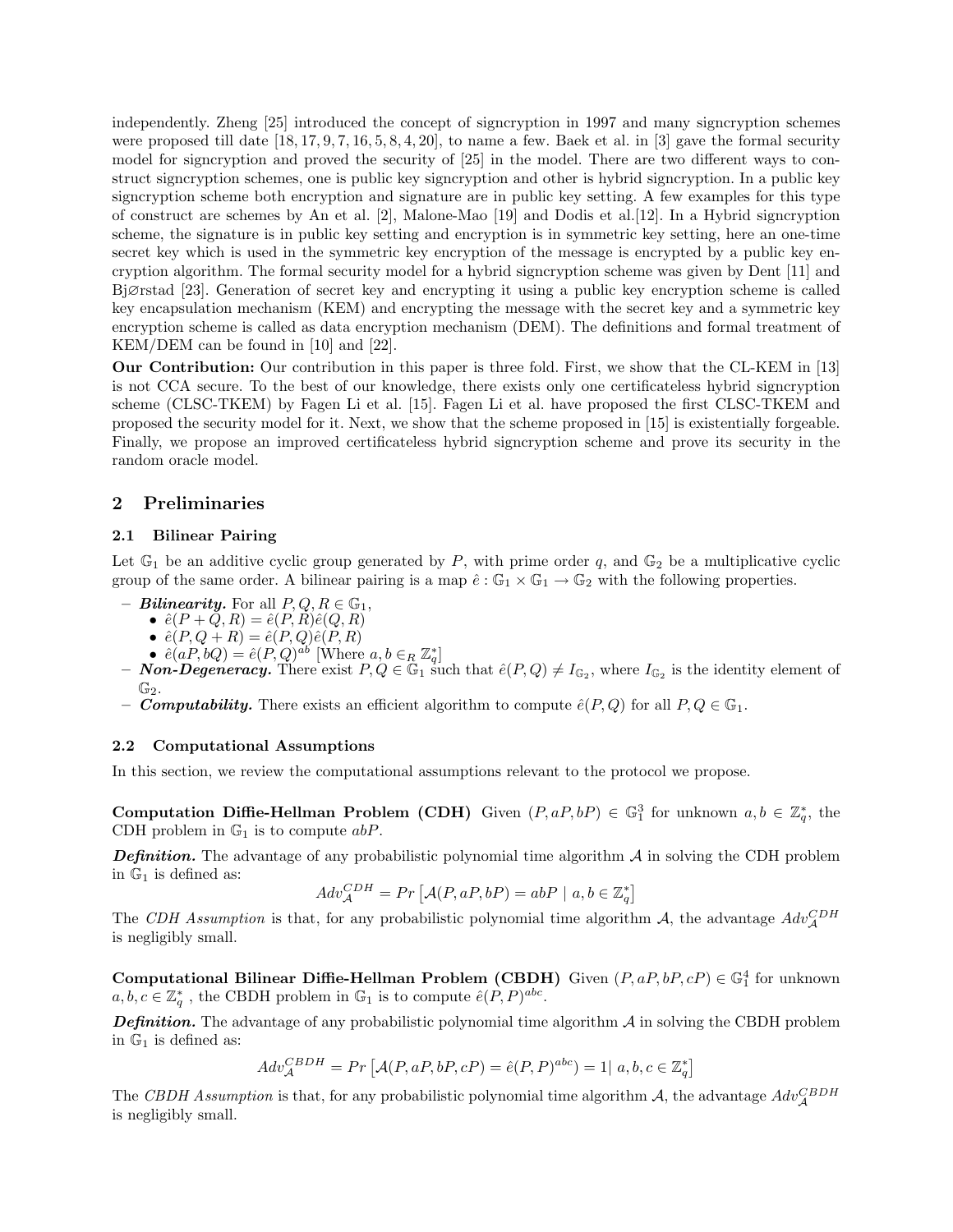### 2.3 Certificateless Signcryption Tag-KEM (CLSC-TKEM)

A generic Certificateless Signcryption Tag-KEM scheme consists of the following seven probabilistic polynomial time algorithms:

- **Setup** (κ). Given a security parameter κ, the Key Generation Center (KGC) generates the public parameters params and master secret key msk of the system.
- Extract Partial Private Key  $(ID_A)$ . Given an identity  $ID_A \in_R \{0,1\}^*$  of a user A as input, the KGC computes the corresponding partial private key  $D_A$  and gives it to A in a secure way.
- Generate User Key  $(ID_A)$ . Given an identity  $(ID_A)$  as input, this algorithm outputs a secret value  $x_A$  and a public key  $PK_A$ . This algorithm is executed by the user A to obtain his secret value which is used to generate his full private key and the corresponding public key which is published without certification.
- **Set Private Key**  $(D_A, x_A)$ . The input to this algorithm are the partial private key  $D_A$  and the secret value  $x_A$  of a user A. This algorithm is executed by the user A to generate his full private key  $S_A$ .
- $-$  Sym  $(ID<sub>A</sub>, PK<sub>A</sub>, S<sub>A</sub>, ID<sub>B</sub>, PK<sub>B</sub>)$ . This is a symmetric key generation algorithm which takes the sender's identity  $ID_A$ , public key  $PK_A$ , private key  $S_A$ , the receiver's identity  $ID_B$  and public key  $PK_B$  as input. It is executed by the sender A in order to obtain the symmetric key K and an internal state information  $\omega$ , which is not known to B.
- **Encap**  $(\omega, \tau)$ . This is the key encapsulation algorithm which takes a state information  $\omega$ , an arbitrary tag  $\tau$ , the sender's identity  $ID_A$ , public key  $PK_A$  and private key  $S_A$  as input. This algorithm is executed by the sender A in order to obtain the encapsulation  $\psi$ . The values  $\tau$  and  $\psi$  are sent to B.
- **Decap**  $(\psi, \tau, ID_A, PK_A, ID_B, PK_B, S_B)$ . In order to obtain the encapsulated key K, the receiver B runs this algorithm. The input to this algorithm are the encapsulation  $\psi$ , a tag  $\tau$ , the sender's identity  $ID_A$ , public key  $PK_A$ , the receiver's identity  $ID_B$ , public key  $PK_B$  and private key  $S_B$ . The output of this algorithm is a key K or *invalid* with respect to the validity of  $\psi$ .

The consistency constraint we require is, if  $(K, \omega) = Sym(ID, PK_A, S_A, ID_B, PK_B)$  and  $\psi = Encap(\omega, \tau)$ , then  $K = Decap(\psi, \tau, ID_A, PK_A, ID_B, PK_B, S_B).$ 

#### 2.4 Security Model for CLSC-TKEM

The security notions for certificateless signcryption scheme was first formalized by Barbosa et al. in [4]. A CLSC scheme should satisfy indistinguishability against adaptive chosen ciphertext and identity attacks and existential unforgeability against adaptive chosen message and identity attacks. We describe below the security models to prove the *confidentiality* and *unforgeability* of a CLSC-TKEM scheme. These are the strongest security notions for this problem.

Confidentiality To prove the confidentiality of CLSC-TKEM scheme, we consider two games "IND-CLSC-TKEM-CCA2-I" and "IND-CLSC-TKEM-CCA2-II". A Type-I adversary  $\mathcal{A}_I$  interacts with the challenger C in the IND-CLSC-TKEM-CCA2-I game and a Type-II adversary  $A_{II}$  interacts with the challenger C in the IND-CLSC-TKEM-CCA2-II game. A CLSC-TKEM scheme is indistinguishable against adaptive chosen ciphertext attacks (IND-CLSC-TKEM-CCA2), if no polynomially bounded adversaries  $A_I$  and  $A_{II}$  have nonnegligible advantage in both IND-CLSC-TKEM-CCA2-I and IND-CLSC-TKEM-CCA2-II games between C and  $A_I$ ,  $A_{II}$  respectively:

**IND-CLSC-TKEM-CCA2-I:** The following is the interactive game between C and  $A_I$ .

- **Setup:** The challenger C runs this algorithm to generate the master public and private keys, params and msk respectively. C gives params to  $A_I$  and keeps the master private key msk secret from  $A_I$ .
- **Phase 1:**  $A_I$  performs a series of queries in an adaptive fashion in this phase. The queries allowed are given below:
	- Extract Partial Private Key queries: A chooses an identity  $ID_i$  and gives it to C. C computes the corresponding partial private key  $D_i$  and sends it to  $A_I$ .
	- Extract Private Key queries:  $A_I$  produces an identity  $ID_i$  and requests the corresponding full private key. If  $ID_i$ 's public key has not been replaced then C responds with the full private key  $S_i$ . If  $\mathcal{A}_I$  has already replaced  $ID_i$ 's public key, then C does not provide the corresponding private key to  $A_I$ .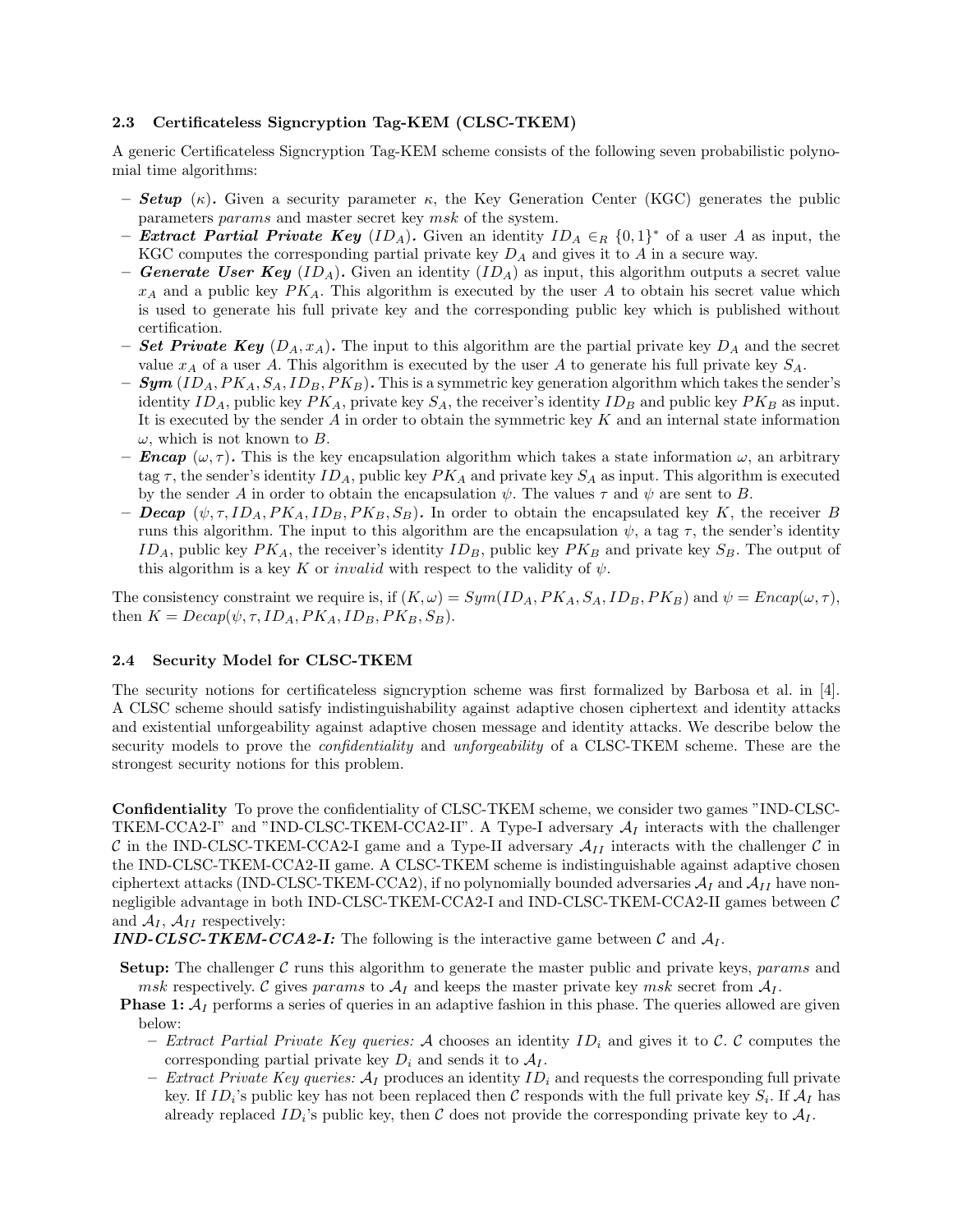- Request Public Key queries:  $A_I$  produces an identity  $ID_i$  to C and requests  $ID_i$ 's public key. C responds by returning the public key  $PK_i$  for the user  $ID_i$ . (First by choosing a secret value if necessary).
- Replace Public Key queries:  $A_I$  can repeatedly replace the public key  $PK_i$  corresponding to the user identity  $ID_i$  with any value  $PK_i'$  of  $A_i$ 's choice. The current value of the user's public key is used by C in any computations or responses to  $A_I$ 's queries.
- Symmetric Key Generation queries:  $A_I$  produces a sender's identity  $ID_A$ , public key  $PK_A$ , the receiver's identity  $ID_B$  and public key  $PK_B$  to C. The private key of the sender  $S_A$  is obtained from the corresponding list maintained by  $C$ . C computes the symmetric key K and an internal state information  $\omega$ , stores and keeps  $\omega$  secret from the view of  $\mathcal{A}_I$  and sends the symmetric key K to  $\mathcal{A}_I$ . It is to be noted that C may not be aware of the corresponding private key if the public key of  $ID_A$ is replaced. In this case  $\mathcal{A}_I$  provides the private key of  $ID_A$  to C.
- Key Encapsulation queries:  $A_I$  produces an arbitrary tag  $\tau$ , the sender's identity  $ID_A$  and public key  $PK_A$ , The private key of the sender  $S_A$  is known to C. C checks whether a corresponding  $\omega$  value is stored previously. If  $\omega$  exists then C computes the encapsulation  $\psi$  with  $\omega$  and  $\tau$  and deletes  $\omega$ , else returns invalid.
- Key Decapsulation queries:  $\mathcal{A}_I$  produces an encapsulation  $\psi$ , a tag  $\tau$ , the sender's identity  $ID_A$ , public key  $PK_A$ , the receiver's identity  $ID_B$  and public key  $PK_B$ . The private key of the receiver  $S_B$  is obtained from the corresponding list maintained by C. C returns the key K or invalid with respect to the validity of  $\psi$ . It is to be noted that C may not be aware of the corresponding private key if the public key of  $ID_B$  is replaced. In this case  $A_I$  provides the private key of  $ID_B$  to  $C$ .
- **Challenge:** At the end of *Phase 1* (which is decided by  $\mathcal{A}_I$ ),  $\mathcal{A}_I$  sends to  $\mathcal{C}$ , a sender identity  $ID_{\mathcal{A}^*}$  and a receiver identity  $ID_{B^*}$  on which  $\mathcal{A}_I$  wishes to be challenged. Here, the private key of the receiver ID<sub>B<sup>∗</sup></sub> was not queried in **Phase 1**. Now, C computes  $\langle K_1, \omega^* \rangle$  using Sym(ID<sub>A</sub>, PK<sub>A</sub>, S<sub>A</sub>, ID<sub>B</sub>, PK<sub>B</sub>) and chooses  $K_0 \in_R \mathcal{K}$ , where K is the key space of the CLSC-TKEM scheme. Now C chooses a bit  $\delta \in_R \{0,1\}$  and sends  $K_\delta$  to  $\mathcal{A}_I$ . When  $\mathcal{A}_I$  receives  $K_\delta$ , it generates an arbitrary tag  $\tau^*$  and sends it to C. C computes the challenge encapsulation  $\psi^*$  with  $\omega^*$  and  $\tau^*$  and sends  $\psi^*$  to  $\mathcal{A}_I$ .
- **Phase 2:**  $A_I$  can perform polynomially bounded number of queries adaptively again as in *Phase 1* but it cannot make a partial private key extraction query on  $ID_{B^*}$  or cannot query for the decapsulation of  $\psi^*$ . If the public key of  $ID_{B^*}$  is replaced after the **Challenge**,  $A_I$  can ask for the decapsulation of  $\psi^*$ . **Guess:**  $A_I$  outputs a bit  $\delta'$  and wins the game if  $\delta' = \delta$ .

The advantage of  $A_I$  is defined as  $Adv^{IND-CLSC-TKEM-CCA2-I}(\mathcal{A}_I) = |2Pr[\delta' = \delta]-1|$ , where  $Pr[\delta' = \delta]$ denotes the probability that  $\delta' = \delta$ .

- **IND-CLSC-TKEM-CCA2-II:** The following is the interactive game between C and  $A_{II}$ .
- **Setup:** The challenger  $C$  runs this algorithm to generate the master public and private keys, params and msk respectively. C gives both params and msk to  $A_{II}$ .
- **Phase 1:**  $A_{II}$  performs a series of queries in an adaptive fashion in this phase. The queries allowed are similar to that of the IND-CLSC-TKEM-CCA2-I game except that *Extract Partial Private Key queries:* is excluded because  $A_{II}$  can generate it on need basis as it knows msk.
- **Challenge:** At the end of *Phase 1* (which is decided by  $\mathcal{A}_{II}$ ),  $\mathcal{A}_{II}$  sends to C, a sender identity  $ID_{A^*}$  and a receiver identity  $ID_{B^*}$  on which  $\mathcal{A}_{II}$  wishes to be challenged. Here, the full private key of the receiver ID<sub>B<sup>∗</sup></sub> was not queried in **Phase 1**. Now, C computes  $\langle K_1, \omega^* \rangle$  using Sym(ID<sub>A</sub>, PK<sub>A</sub>, S<sub>A</sub>, ID<sub>B</sub>, PK<sub>B</sub>) and chooses  $K_0 \in_R \mathcal{K}$ , where K is the key space of the CLSC-TKEM scheme. Now C chooses a bit  $\delta \in_R \{0,1\}$  and sends  $K_{\delta}$  to  $\mathcal{A}_{II}$ . When  $\mathcal{A}_{II}$  receives  $K_{\delta}$ , it generates an arbitrary tag  $\tau^*$  and sends it to C. C computes the challenge encapsulation  $\psi^*$  with  $\omega^*$  and  $\tau^*$  and sends  $\psi^*$  to  $\mathcal{A}_{II}$ .
- **Phase 2:**  $A_{II}$  can perform ploynomially bounded number of queries adaptively again as in *Phase 1* but it cannot make a partial private key extraction query on  $ID_{B*}$  or cannot query for the decapsulation of  $\psi^*$ . If the public key of  $ID_{B^*}$  is replaced after the **Challenge**,  $A_I$  can ask for the decapsulation of  $\psi^*$ . **Guess:**  $A_{II}$  outputs a bit b' and wins the game if  $b' = b$ .

The advantage of  $\mathcal{A}_{II}$  is defined as  $Adv^{IND-CLSC-TKEM-CCA2-II}(\mathcal{A}_{II}) = |2Pr[\delta' = \delta]-1|$ , where  $Pr[\delta' = \delta]$ δ denotes the probability that  $\delta' = \delta$ .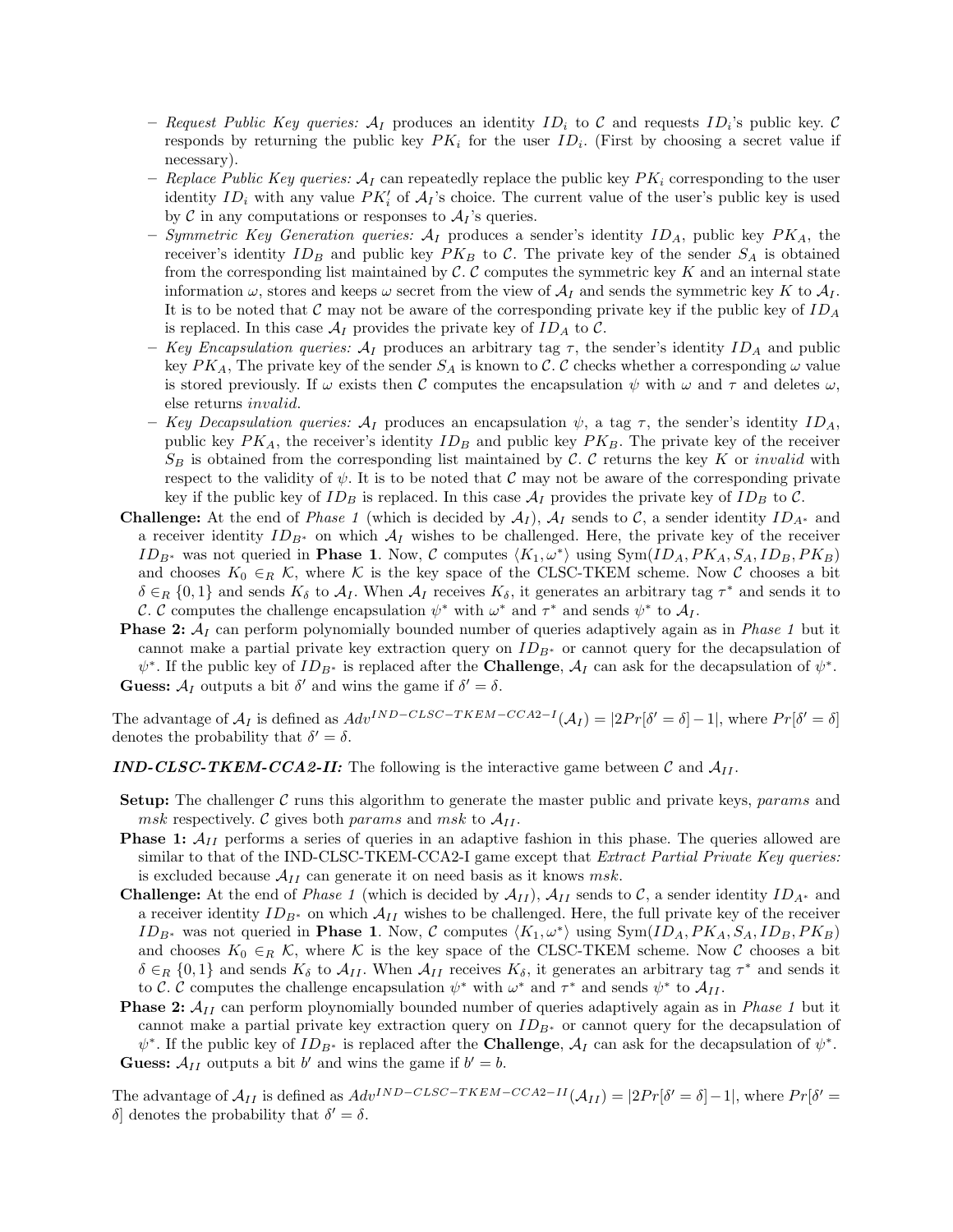Existential Unforgeability To prove the existential unforgeability of CLSC-TKEM scheme, we consider two games "EUF-CLSC-TKEM-CMA-I" and "EUF-CLSC-TKEM-CMA-II". A Type-I forger  $\mathcal{F}_I$  interacts with the challenger C in the EUF-CLSC-TKEM-CMA-I game and a Type-II forger  $\mathcal{F}_{II}$  interacts with C in the EUF-CLSC-TKEM-CMA-II game. A CLSC-TKEM scheme is existentially unforgeable against adaptive chosen message attack (EUF-CLSC-TKEM-CMA), if no polynomially bounded forgers  $\mathcal{F}_I$  and  $\mathcal{F}_{II}$  have nonnegligible advantage in both EUF-CLSC-TKEM-CMA-I and EUF-CLSC-TKEM-CMA-II games between C and  $\mathcal{F}_I$ ,  $\mathcal{F}_{II}$  respectively:

EUF-CLSC-TKEM-CMA-I: The following is the interactive game between  $\mathcal C$  and  $\mathcal F_I$ :

- **Setup:** The challenger  $C$  runs this algorithm to generate the master public and private keys, params and msk respectively. C gives params to  $\mathcal{F}_I$  and keeps the master private key msk secret from  $\mathcal{F}_I$ .
- **Training Phase:**  $\mathcal{F}_I$  performs a series of polynomially bounded number of queries in an adaptive fashion in this phase. The queries allowed are identical to the queries allowed in Phase 1 of IND-CLSC-TKEM-CCA2-I game.
- **Forgery:** At the end of the *Training Phase* (which is decided by  $\mathcal{F}_I$ ),  $\mathcal{F}_I$  sends to C an encapsulation  $\langle \tau^*, \psi^*, ID_{A^*}, ID_{B^*}\rangle$ , where  $ID_{A^*}$  is the sender identity and  $ID_{B^*}$  is the receiver identity. It is to be noted that the partial private key of the sender  $ID_{A^*}$  should not be queried and the public key of  $ID_{A^*}$ should not be replaced during the **Training Phase** simultaneously. In addition  $\psi^*$  should not be the response for any key encapsulation queries by  $\mathcal{F}_I$  during the Training Phase.

 $\mathcal{F}_I$  wins the game if the output of  $\boldsymbol{Decap}(\psi^*, \tau^*, ID_{A^*}, PK_{A^*}, ID_{B^*}, PK_{B^*}, S_{B^*})$  is not *invalid*. The advantage of  $\mathcal{F}_I$  is defined as the probability with which it wins the EUF-CLSC-TKEM-CMA-I game.

**EUF-CLSC-TKEM-CMA-II:** The following is the interactive game between C and  $\mathcal{F}_{II}$ :

- **Setup:** The challenger  $C$  runs this algorithm to generate the master public and private keys, params and msk respectively. C gives both params and msk to  $\mathcal{F}_{II}$ .
- **Training Phase:**  $\mathcal{F}_{II}$  performs a series of polynomially bounded number of queries in an adaptive fashion in this phase. The queries allowed are identical to the queries allowed in Phase 1 of IND-CLSC-TKEM-CCA2-II game.
- **Forgery:** At the end of the Training Phase (which is decided by  $\mathcal{F}_{II}$ ),  $\mathcal{F}_{II}$  sends to C an encapsulation  $\langle \tau^*, \psi^*, ID_{A^*}, ID_{B^*}\rangle$ , where  $ID_{A^*}$  is the sender identity and  $ID_{B^*}$  is the receiver identity. It is to be noted that  $\mathcal{F}_{II}$  should not query the secret value  $x_{A^*}$  of the sender  $ID_{A^*}$  and should not replace the public key of  $ID_{A^*}$  during the **Training Phase**. In addition  $\psi^*$  should not be the response for any key encapsulation queries by  $\mathcal{F}_{II}$  during the *Training Phase.*

 $\mathcal{F}_{II}$  wins the game if the output of  $\textit{Decap}(\psi^*, \tau^*, ID_{A^*}, PK_{A^*}, ID_{B^*}, PK_{B^*}, S_{B^*})$  is not *invalid*. The advantage of  $\mathcal{F}_{II}$  is defined as the probability with which it wins the EUF-CLSC-TKEM-CMA-II game.

# 3 Review and Attack of Lippold et al.'s CLSC-TKEM

In this section, we review the CL-KEM scheme of Lippold et al., presented in [13]. We show that the scheme in [13] is not CCA secure.

#### 3.1 Review of the scheme

This scheme has the following five algorithms.

- 1. **Setup:** Given a security parameter  $\kappa$ , the KGC performs the following to setup the system:
	- Chooses two groups  $\mathbb{G}_1$  and  $\mathbb{G}_2$  of prime order p.
	- It also chooses a bilinear map  $\hat{e}: \mathbb{G}_1 \times \mathbb{G}_1 \to \mathbb{G}_2$ .
	- Chooses a generator  $g \in_R \mathbb{G}_1$ .
	- Chooses a suitable Water's hash function  $H$ , as described in [24].
	- Chooses  $u_1, u_2, \alpha \in \mathbb{G}_1$ , and computes  $z = \hat{e}(g, \alpha)$ .
	- The public parameters of the system are  $params = \langle \kappa, \mathbb{G}_1, \mathbb{G}_2, p, g, H, u_1, u_2, z \rangle$  and  $\alpha$  is the master secret key.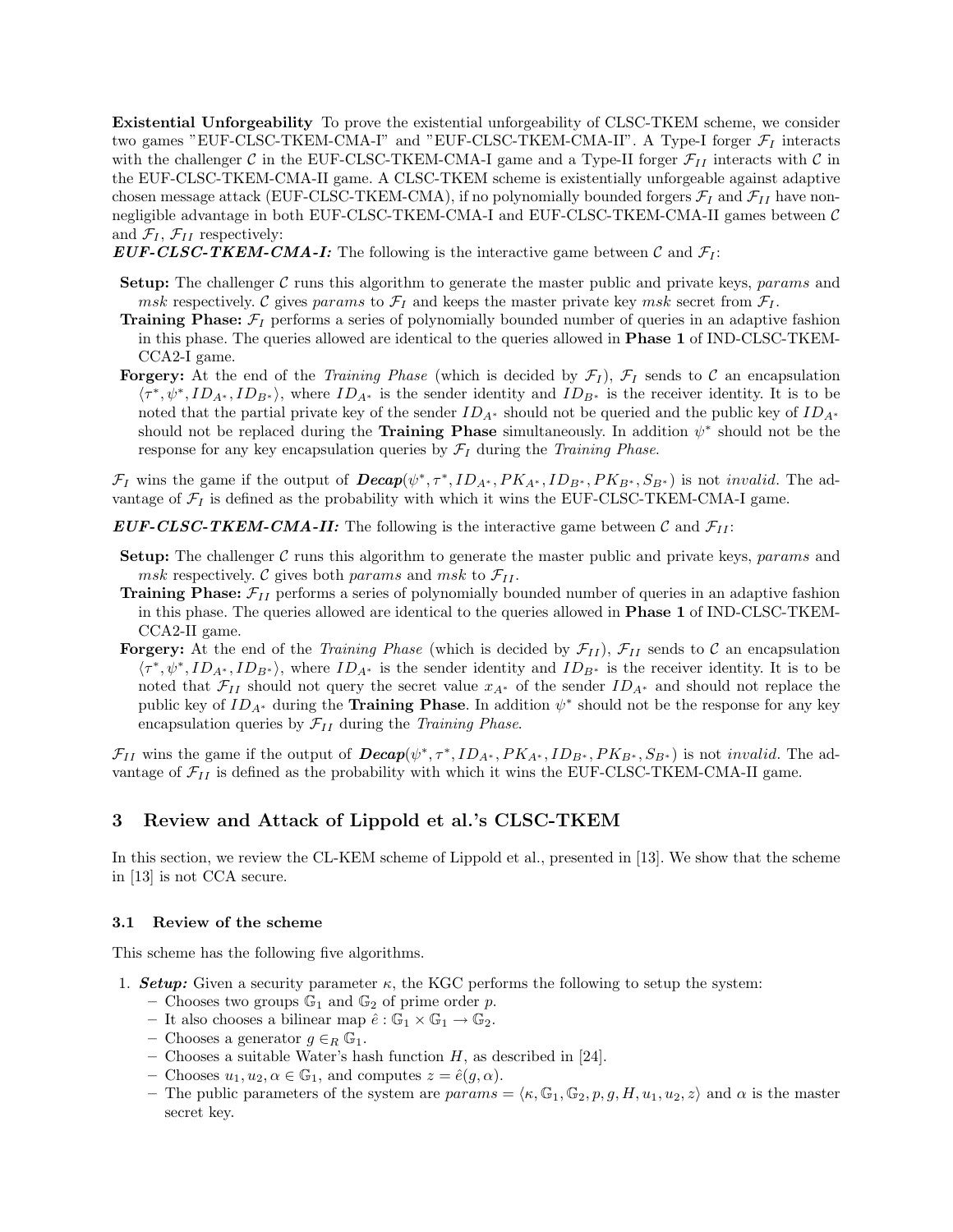- 2. **Identity-Based Key Derivation:** Given the master secret key  $\alpha$  and the identity  $ID \in 0, 1^n$ , the KGC generates an ID-Based private key corresponding to the given identity as follows:
	- − Chooses  $s \in_R \mathbb{Z}_p^*$ .
	- Returns  $sk_{ID} = (\alpha H(ID)^s, g^s)$ .
- 3. User Key Generation: This algorithm is executed by the user with identity  $ID$ , in order to generate his user secret value and the certificateless public key.
	- The user chooses a secret value  $x_{ID} \in_R \mathbb{Z}_p^*$ .
	- Computes the certificateless public key  $\hat{\beta}_{ID} = z^{x_{ID}}$ .
	- Return  $\langle x_{ID}, \beta_{ID} \rangle$ .
- 4. **Encapsulation:** Given the public key  $\beta_{ID}$  of a user with identity ID and a message M, the sender generates an encryption key  $K$  and the corresponding encapsulation  $C$  as follows:
	- − Chooses  $r \in_R \mathbb{Z}_p^*$ .
	- Computes  $c_1 = g^r$  and  $c_2 = H(ID)^r$ .
	- Computes  $t = TCR(c_1)$ , where  $TCR$  is a Target Collision Resistant hash function.
	- Computes  $c_3 = (u_1^t u_2)^r$ .
	- Computes  $K = \beta_{ID}^r = (z^x)^r \in \mathbb{G}_2$ .
	- Computes  $C = \langle c_1, c_2, c_3 \rangle \in \mathbb{G}_1^3$ .
	- Returns  $(K, C)$ . (Note that K is the key that is used in a symmetric data encapsulation mechanism (DEM) for the encryption of the message and is not a part of the ciphertext.)
- 5. **Decapsulation:** Given the secret keys  $d_1 = \alpha H(ID)^s$ ,  $d_2 = g^s$  and  $x_{ID}$ , and an encapsulation  $C =$  $\langle c_1, c_2, c_3 \rangle$ , the receiver of the ciphertext executes this algorithm to recover the key K from C as follows:

- Chooses 
$$
r_1, r_2 \in_R \mathbb{Z}_p^*
$$
.

– Computes  $t = TCR(c_1)$ .

- Computers 
$$
K = \left(\frac{\hat{e}(c_1, d_1(u_1^t u_2)^{r_1} H(ID)^{r_2})}{\hat{e}(c_2, d_2 g^{r_2})\hat{e}(g^{r_1}, c_3)}\right)^{x_{ID}}
$$

– Return the key  $K$  for data decapsulation.

## 3.2 Attack of Lippold et al.'s CL-KEM

In this section, we show that the CL-KEM by Lippold et al. [13] does not provide confidentiality.

Attack on Confidentiality: During the confidentiality game for Type-I adversary, the adversary is allowed to replace the public key of the receiver. The following attack is possible due to this liberalized constraint on the adversary.

### Attack by Type-I adversary:

- Let  $ID^*$  be the target identity on which the adversary wishes to be challenged.
- The adversary chooses  $x' \in_R \mathbb{Z}_p^*$ .
- Replaces the public key of  $ID^*$  as  $\beta'_{ID^*} = \hat{e}(g, g)^{x'}$ .
- $-$  The adversary submits  $ID^*$  to the challenger as the challenge identity.

Upon receiving the challenge identity  $ID^*$ , the challenger generates the challenge encapsulation  $C^*$ , the encapsulation key  $K^*$  and sends it to the adversary. On receiving  $C^* = \langle c_1^*, c_2^*, c_3^* \rangle$  and  $K^*$  from the challenger, the Type-I adversary computes the key  $K'$  from  $C^*$  as follows and distinguishes  $C^*$ :

 $K' = \hat{e}(g^{x'}, c_1)$  $= \hat{e}(g^{x'}, g^r)$  $=\hat{e}(g,g)^{x'r}$  $= (\beta'_{ID^*})^r$ 

Now,  $K'$  is the key corresponding to the encapsulation  $C^*$  generated by the challenger. The adversary compares K' with  $K^*$ , and returns  $b' = 1$  if they are identical,  $b' = 0$  otherwise.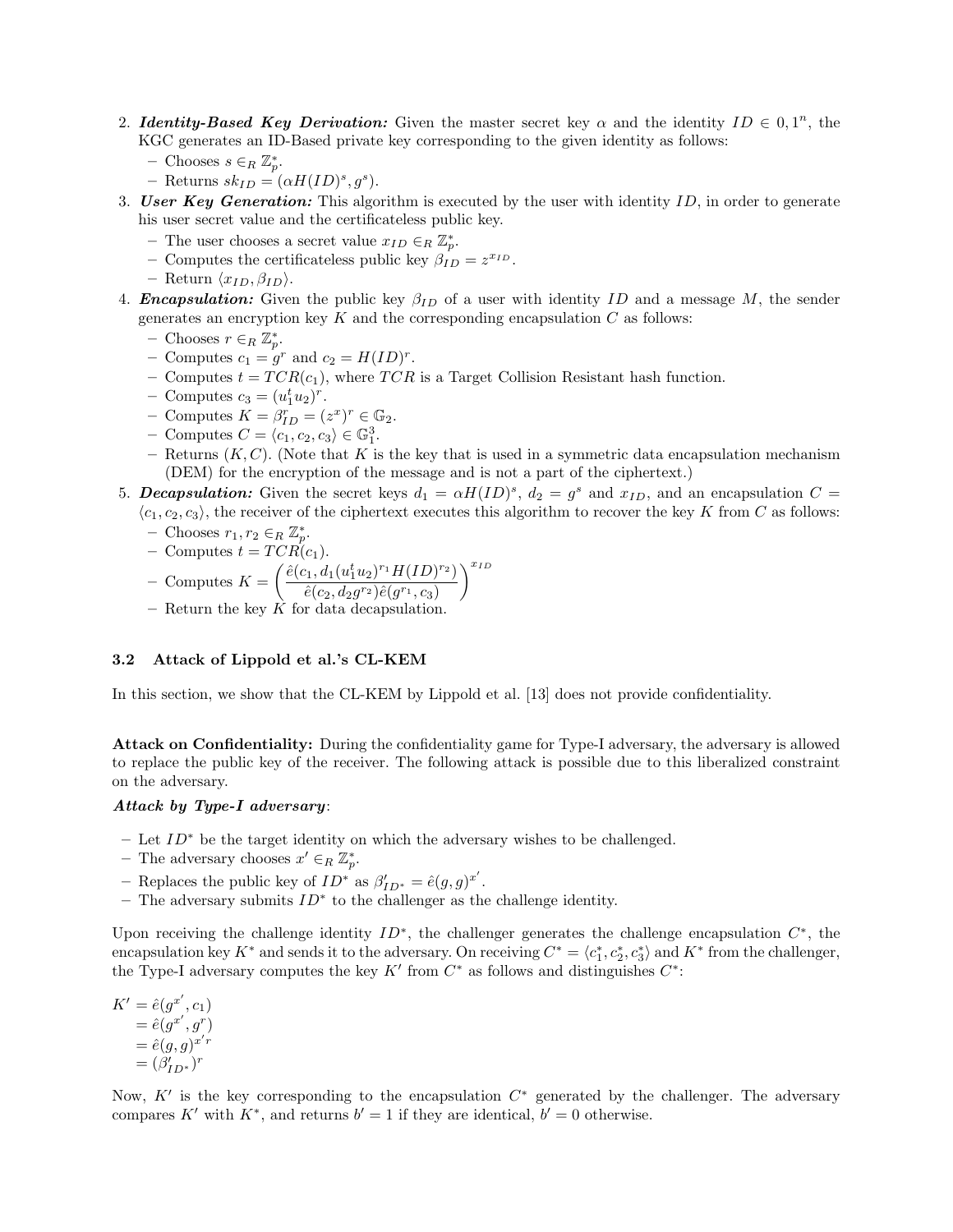# 4 Review and Attack of Fagen Li et al.'s CL-KEM

In this section we review the CLSC-TKEM scheme of Fagen Li et al, presented in [15]. We also show that the scheme in [15] is existentially forgeable.

#### 4.1 Review of the scheme

This scheme has the following seven algorithms.

- 1. **Setup:** Given  $\kappa$  the security parameter, the KGC chooses two groups  $\mathbb{G}_1$  and  $\mathbb{G}_2$  of prime order q, a bilinear map  $\hat{e}: \mathbb{G}_1 \times \mathbb{G}_1 \to \mathbb{G}_2$  and a generator  $P \in_R \mathbb{G}_1$ . It then chooses a master private key  $s \in_R \mathbb{Z}_q^*$ , sets a system-wide public key  $P_{pub} = sP$  and chooses four cryptographic hash functions defined by  $H_1: \{0,1\}^* \to \mathbb{G}_1, H_2: \{0,1\}^* \to \{0,1\}^n, H_3: \{0,1\}^* \to \mathbb{G}_1$  and  $H_4: \{0,1\}^* \to \mathbb{G}_1$ . Here *n* is the key length of a DEM. The public parameters  $Params = \langle \mathbb{G}_1, \mathbb{G}_2, P, \hat{e}, H_1, H_2, H_3, H_4, P_{pub} \rangle$ .
- 2. **Partial Private Key Extract:** Given an identity  $ID_A \in \{0,1\}^*$ , the KGC does the following to extract the partial private key corresponding to  $ID_A$ :
	- Computes  $Q_A = H_1(ID_A) \in \mathbb{G}_1$ .
	- Sets the partial private key  $D_A = sQ_A$ .
- 3. **Generate User Key:** A user with identity  $ID_A$  chooses  $x_A \in_R \mathcal{Z}_q^*$  and sets the public key  $PK_A = x_A P$ .
- 4. Set Private Key: The full private key of the user A is set to be  $S_A = (x_A, D_A)$ .
- 5. **Sym**  $(ID<sub>A</sub>, PK<sub>A</sub>, S<sub>A</sub>, ID<sub>B</sub>, PK<sub>B</sub>)$ . Given the sender's identity  $ID<sub>A</sub>$ , public key  $PK<sub>A</sub>$ , private key  $S<sub>A</sub>$ , the receiver's identity  $ID_B$  and public key  $PK_B$  as input, the algorithm produces the symmetric key K as follows:
	- The sender A chooses  $r \in_R \mathcal{Z}_q^*$ ,
	- Computes  $U = rP$  and  $T = \hat{e}(P_{pub}, Q_B)^r$ ,
	- Computes  $K = H_2(U, T, r(PK_B), ID_B, PK_B),$
	- Outputs K and a set  $\omega = \langle r, U, ID_A, PK_A, S_A, ID_B, PK_B \rangle$
- 6. **Encap**  $(\omega, \tau)$ . Given a state information  $\omega$  and an arbitrary tag  $\tau$ , the sender A obtains the encapsulation  $\psi$  by performing the following:
	- Computes  $H = H_3(U, \tau, ID_A, PK_A)$ .
	- Computes  $H' = H_4(U, \tau, ID_A, PK_A).$
	- Computes  $W = D_A + rH + x_AH'$ .
	- Output  $\psi = \langle U, W \rangle$
- 7. Decap  $(\psi, \tau, ID_A, PK_A, ID_B, PK_B, S_B)$ . Given the encapsulation  $\psi$ , a tag  $\tau$ , the sender's identity  $ID_A$ , public key  $PK_A$ , the receiver's identity  $ID_B$ , public key  $PK_B$  and private key  $S_B$  the key K is computed by the receiver  $B$  as follows:
	- Computes  $H = H_3(U, \tau, ID_A, PK_A)$ .
	- Computes  $H' = H_4(U, \tau, ID_A, PK_A).$
	- If  $\hat{e}(P_{pub}, Q_A)\hat{e}(U, H)\hat{e}(PK_A, H') \stackrel{?}{=} \hat{e}(P, W)$ , computes the value  $T = \hat{e}(D_B, U)$  and outputs  $K =$  $H_2(U, T, x_B U, ID_B, PK_B)$ , otherwise outputs *invalid*.

## 4.2 Attack of Fagen Li et al.'s CLSC-TKEM

We show that the CLSC-TKEM by Fagen Li et al. [15] is existentially forgeable in this section.

Attack on Unforgeability: Fagen Li et al. [15] have claimed that their scheme is existentially unforgeable against both Type-I and Type-II attacks. We show that the scheme does not resist both Type-I and Type-II attacks. It is to be noted that, in the unforgeability games, EUF-CLSC-TKEM-CMA-I and EUF-CLSC-TKEM-CMA-II the corresponding forgers  $\mathcal{F}_I$  and  $\mathcal{F}_{II}$  have access to the full private key of the receiver B, also,  $\mathcal{F}_I$  is not allowed to extract the partial private keys of the sender A and  $\mathcal{F}_{II}$  is not allowed to extract the user secret key or replace the sender A's public key. These constraints are maintained in order to ensure insider security.

Attack by Type-I forger  $\mathcal{F}_I$ : During the EUF-CLSC-TKEM-CMA-I game, the forger  $\mathcal{F}_I$  interacts with the challenger C during the Training Phase.  $\mathcal{F}_I$  has access to the various oracles offered by C in addition to it,  $\mathcal{F}_I$  has access to the full private key of the receiver too.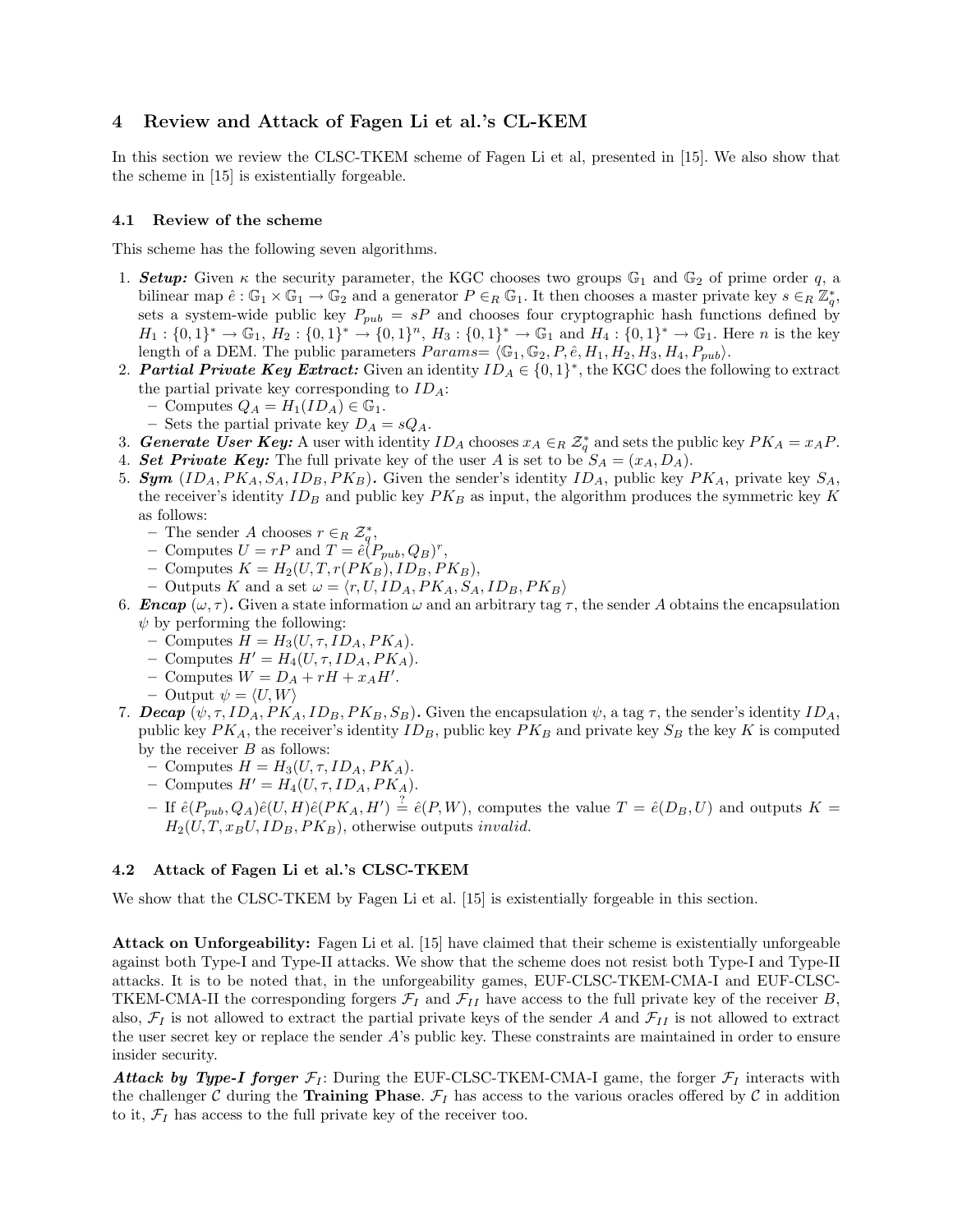- During the Training Phase  $\mathcal{F}_I$  queries C for an encapsulation with  $ID_A$  as sender and  $ID_B$  as receiver with an arbitrary tag  $\tau$ .
- Here, the private key of  $ID_A$  is not queried by  $\mathcal{F}_I$  and the corresponding public key is not replaced.
- C responds with  $\psi = \langle U, W \rangle$ .

Now,  $\mathcal{F}_I$  obtains a forged encapsulation from the encapsulation  $\psi$  received during the **Training Phase** for the same tag  $\tau$ , by performing the following steps:

- Let  $ID_{B^*}$  be a user whose full private key  $S_{B^*}$  is known to  $\mathcal{F}_I$ .
- $\mathcal{F}_I$  computes a new key  $K' = H_2(U, T', x_{B^*}U, ID_{B^*}, PK_{B^*}),$  where  $T' = \hat{e}(D_{B^*}, U)$ .
- Now,  $\psi^* = \langle U, W \rangle$  is a valid encapsulation of the key K' from the sender  $ID_A$  to a new receiver  $ID_{B^*}$ .

The correctness of the attack can be easily verified because **Decap**  $(\psi^*, \tau, ID_A, PK_A, ID_{B^*}, PK_{B^*}, S_{B^*})$ passes the verification and yields a different key  $K'$  as follows.

- Compute  $H = H_3(U, \tau, ID_A, PK_A)$  and  $H' = H_4(U, \tau, ID_A, PK_A)$ . It is to be noted that the computation of H and H' will yield the same value for both ciphertexts  $\psi$  and  $\psi^*$  because both the computations do not use the receiver identity and public key. Also, the value of  $U$  is same in both the ciphertexts.
- The validity check  $\hat{e}(P_{pub}, Q_A)\hat{e}(U, H)\hat{e}(PK_A, H') \stackrel{?}{=} \hat{e}(P, W)$  also holds because this verification is also dependent on the sender's identity and public key alone and no receiver component is used explicitly or implicitly.

The value  $T^* = \hat{e}(D_{B^*}, U)$  is computed and  $K' = H_2(U, T', x_{B^*}U, ID_{B^*}, PK_{B^*})$  is output as the key. Thus  $\psi^*$  is a valid forgery with respect to the new key  $K'$ .

**Attack by Type-II forger**  $\mathcal{F}_{II}$ **:** The attack by Type-II forger is identical to that of the attack by the Type-I forger  $\mathcal{F}_I$  because as mentioned above a Type-II forger  $\mathcal{F}_{II}$  also has access to the full private key of the receiver  $B$ . The forgery can be done in a similar way as described in **Attack by Type-I forger**  $\mathcal{F}_I$  because the attack does not involve the user secret value of the sender A, which is not available to the forger  $\mathcal{F}_{II}$ . **Remark:** We also point out that the same weakness holds for the generic Certificateless Hybrid Signcryption scheme proposed in [15]. The weakness is due to the lack of binding of the receiver identity to the signature component of the encapsulation  $\psi$ .

# 5 Improved CLSC-TKEM Scheme (ICLSC-TKEM)

In the preceding section we saw that the CLSC-TKEM scheme proposed by Fagen Li et al. does not withstand chosen message attack. The weakness of the scheme was due to the lack of binding between the receiver identity and the signature generated by the sender. This is the reason, for an encapsulation  $\psi$  to act as a valid encapsulation for different keys  $K_i$  (for  $i = 1$  to n, where n is the number of forged keys) from a single sender to n different receivers. This weakness can be eliminated by making the following changes in the  $Sym$ , Encap and Decap algorithms in Fagen Li et al's [15] scheme.

**Sym**  $(ID_A, PK_A, S_A, ID_B, PK_B)$ . Given the sender's identity  $ID_A$ , public key  $PK_A$ , private key  $S_A$ , the receiver's identity  $ID_B$  and public key  $PK_B$  as input, the algorithm produces the symmetric key K as follows:

- The sender A chooses  $r \in_R \mathcal{Z}_q^*$ ,
- Computes  $U = rP$  and  $T = \hat{e}(P_{pub}, Q_B)^r$ ,
- Computes  $K = H_2(U, T, r(PK_B), ID_B, PK_B),$
- Outputs K and a set  $\omega = (r, U, T, ID_A, PK_A, S_A, ID_B, PK_B)$

**Encap**  $(\omega, \tau)$ . Given a state information  $\omega$  and an arbitrary tag  $\tau$ , the sender A obtains the encapsulation  $\psi$  by performing the following:

- Computes  $H = H_3(U, \tau, T, ID_A, PK_A, ID_B, PK_B).$
- Computes  $H' = H_4(U, \tau, T, ID_A, PK_A, ID_B, PK_B).$
- Computes  $W = D_A + rH + x_AH'.$
- Output  $\psi = \langle U, W \rangle$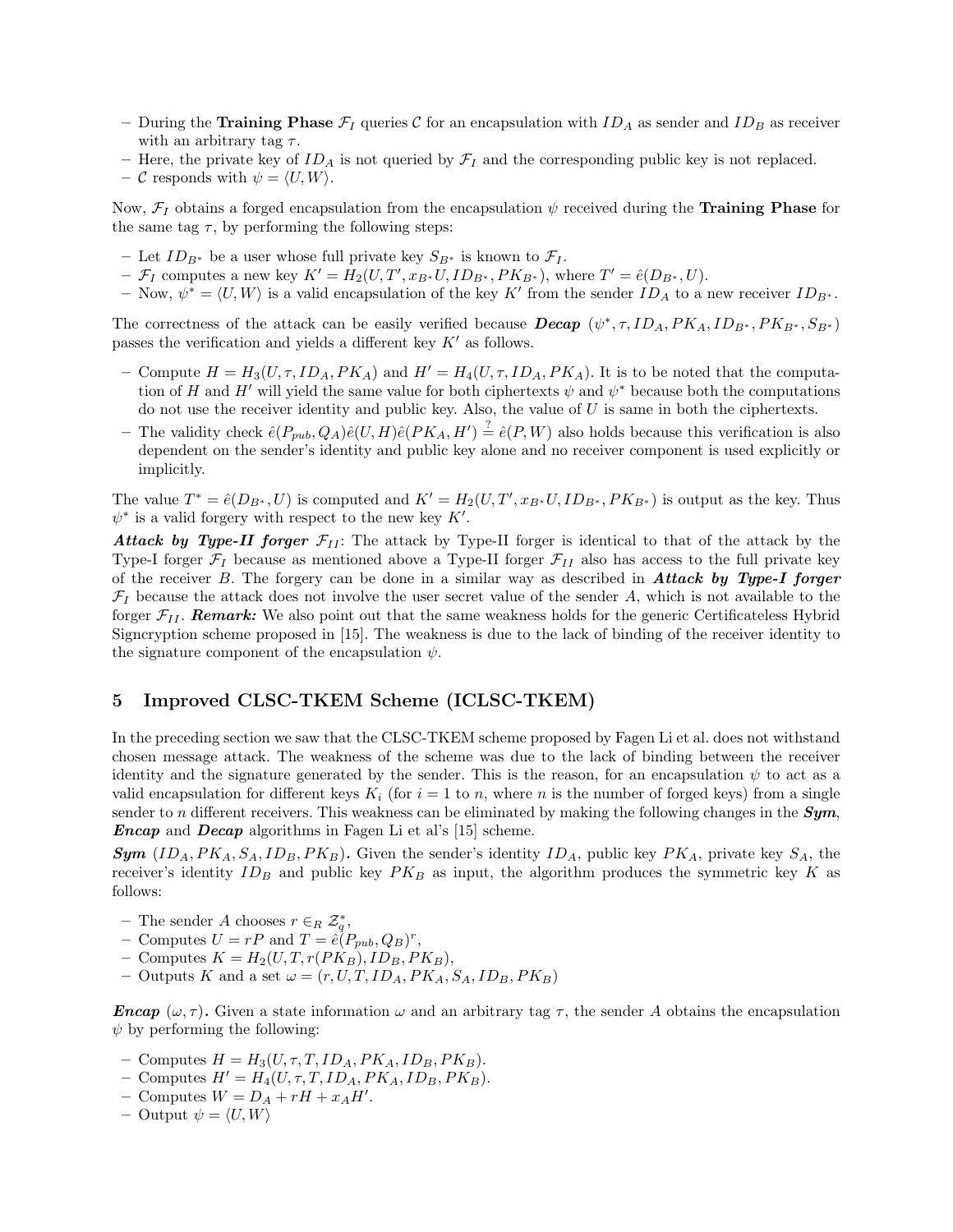Now, it is not possible for  $\mathcal{F}_I$  and  $\mathcal{F}_{II}$  to generate different forged keys from a sender  $ID_A$ , whose secret key is not known to any receivers as the identity  $ID_B$  and the public key  $PK_B$  of the receiver is bound to the signature part of the encapsulation  $\psi$  which cannot be altered.

**Decap**  $(\psi, \tau, ID_A, PK_A, ID_B, PK_B, S_B)$ . Given the encapsulation  $\psi$ , a tag  $\tau$ , the sender's identity  $ID_A$ , public key  $PK_A$ , the receiver's identity  $ID_B$ , public key  $PK_B$  and private key  $S_B$  the key K is computed as follows:

- Computes the value  $T = \hat{e}(D_B, U)$ .
- Computes  $H = H_3(U, \tau, T, ID_A, PK_A, ID_B, PK_B).$
- Computes  $H' = H_4(U, \tau, T, ID_A, PK_A, ID_B, PK_B).$
- $-If \hat{e}(P_{pub}, Q_A)\hat{e}(U, H)\hat{e}(PK_A, H') \stackrel{?}{=} \hat{e}(P, W)$  and outputs  $K = H_2(U, T, x_B U, ID_B, PK_B)$ , otherwise outputs invalid.

## 6 Security of the Improved CLSC-TKEM Scheme

In this section we provide the formal proof for the confidentiality and unforgeability of the improved CLSC-TKEM.

#### 6.1 Type-I Confidentiality

**Theorem 1.** If an IND-ICLSC-TKEM-CCA2-I adversary  $A_I$  has an advantage  $\epsilon$  against the IND-ICLSC-TKEM-CCA2-I security of the ICLSC-TKEM scheme, asking  $q_{H_i}$  (i = 1, 2, 3, 4) hash queries to random oracles  $\mathcal{O}_{H_i}$  (i = 1, 2, 3, 4),  $q_{ppk}$  partial private key extract queries and  $q_{fpk}$  private key extract queries, then there exist an algorithm  $\mathcal C$  that solves the CBDH problem with the following advantage

$$
\epsilon' \ge \epsilon \left(1 - \frac{q_{ppk}}{q_{H_1}}\right) \left(1 - \frac{q_{fpk}}{q_{H_1}}\right) \left(\frac{1}{q_{H_1} - (q_{ppk} + q_{fpk})}\right) \left(\frac{1}{q_{H_2}}\right)
$$

**Proof:** A challenger C is challenged with an instance of the CBDH problem. Given  $\langle P, aP, bP, cP \rangle \in \mathbb{G}_1$ , C has to find out  $\hat{e}(P, P)^{abc}$ . Let  $\mathcal{A}_I$  be the adversary who is capable of breaking the IND-ICLSC-TKEM-CCA2-I security of the ICLSC-TKEM scheme. C can make use of  $A<sub>I</sub>$  to find the solution of the CBDH problem instance by playing the following interactive game with  $A_I$ .

- Setup: C sets the master public key  $P_{pub} = aP$ , designs the hash functions  $H_i$  (i =1 to 4) as random oracles  $\mathcal{O}_{H_i}$  (*i* =1 to 4) respectively. In order to maintain the consistency between the responses to the hash queries, C maintains lists  $L_i$  (i =1 to 4) and to maintain the list of issued private keys and public keys, C maintains a list  $L_K$ . C gives the public parameters params to  $A_I$ .
- **Phase 1:**  $A_I$  performs a series of polynomially bounded number of queries in an adaptive fashion in this phase. The oracles and queries allowed are described below.
	- $\mathcal{O}_{H_1}(ID_i)$ : We will make a simplifying assumption that  $\mathcal{A}_I$  queries the  $\mathcal{O}_{H_1}$  oracle with distinct identities in each query. Without loss of generality, if the oracle query is repeated with an already queried identity, by definition the oracle consults the list  $L_1$  and gives the same response. Thus, we assume that  $A_I$  asks  $q_{H_1}$  distinct queries for  $q_{H_1}$  distinct identities. Among this  $q_{H_1}$  identities, a random identity has to be selected by  $\mathcal C$  as target identity and it is done as follows (Note that  $\mathcal A_I$ should also choose this identity in the challenge phase).

C selects a random index  $\gamma$ , where  $1 \leq \gamma \leq q_{H_1}$ . C does not reveal  $\gamma$  to  $A_I$ . When  $A_I$  puts forth the  $\gamma^{th}$  query on  $ID_{\gamma}$ , C decides to fix  $ID_{\gamma}$  as target identity for the challenge phase. Moreover, C responds to  $\mathcal{A}_I$  as follows:

- If it is the  $\gamma^{th}$  query, then C sets  $Q_{\gamma} = bP$  and stores the tuple  $\langle ID_{\gamma}, Q_{\gamma} = bP, -\rangle$  in the list  $L_1$ . Here, C does not know b. C is simply using the bP value given in the instance of the CBDH problem.
- For all other queries, C chooses  $b_i \in_R Z_q^*$  and sets  $Q_i = b_i P$  and stores  $\langle ID_i, Q_i, b_i \rangle$  in the list  $L_1$ .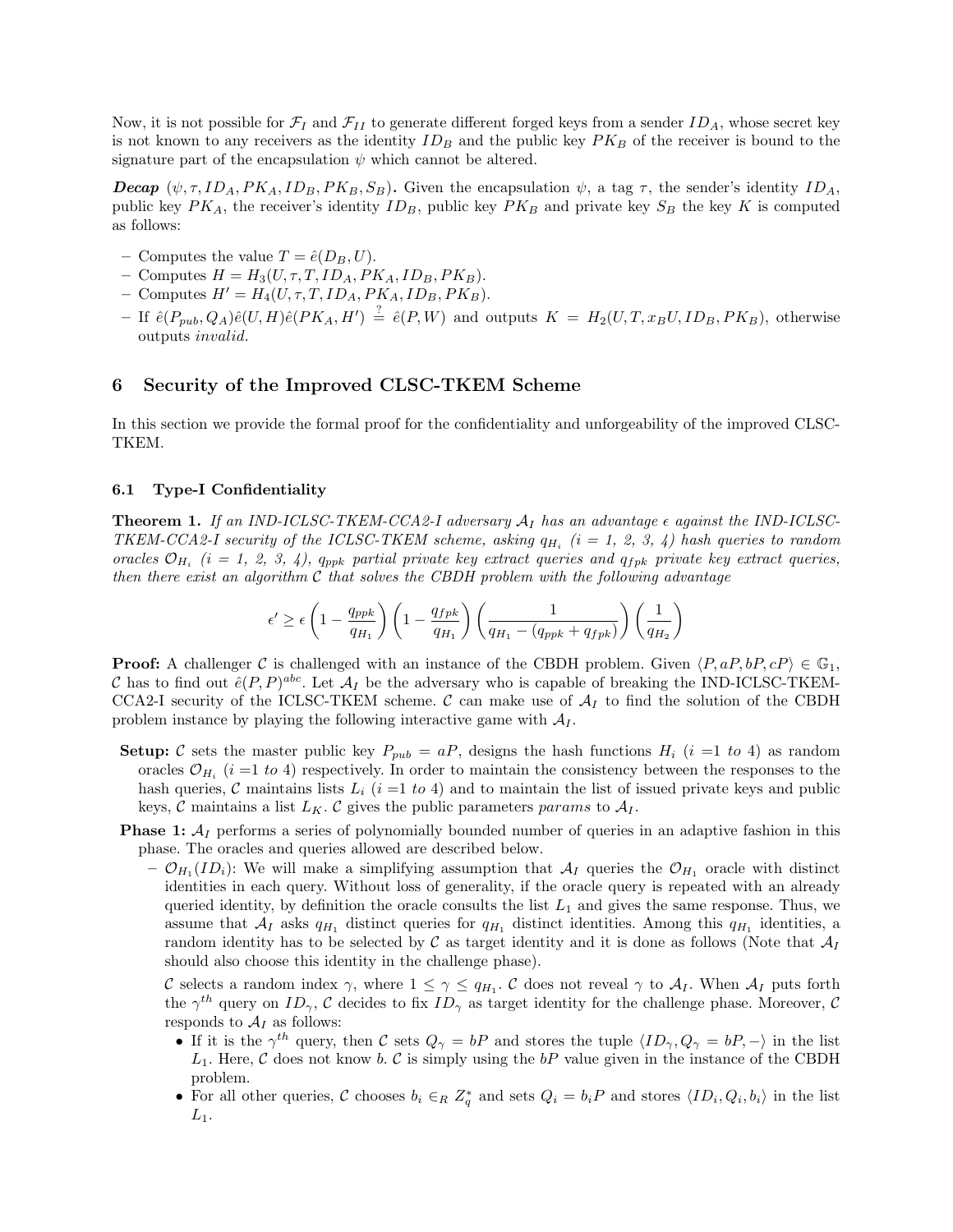C returns  $Q_i$  to A. (Note that as the identities are assumed to be distinct, for each query, we create distinct entry and add in the list  $L_1$ ).

- $\mathcal{O}_{H_2}(U, T, r(PK_B), ID_B, PK_B)$ : To respond to this query, C checks whether a tuple of the form  $\langle U, T, r(PK_B), ID_B, PK_B, K \rangle$  exists in list  $L_2$ . If so, returns K to  $\mathcal{A}_I$  else chooses  $K \in_R \{0,1\}^n$ , adds the tuple  $\langle U, T, r(PK_B), ID_B, PK_B, K \rangle$  to the list  $L_2$  and returns K to  $\mathcal{A}_I$ .
- $\mathcal{O}_{H_3}(U, \tau, T, ID_A, PK_A, ID_B, PK_B)$ : To respond to this query,  $\mathcal C$  checks whether a tuple of the form  $\langle U, \tau, T, ID_A, PK_A, ID_B, PK_B, h_i, H \rangle$  exists in the list  $L_3$ . If so, returns H to  $\mathcal{A}_I$  else performs the following:
	- If  $\overline{ID}_B \neq \overline{ID}_\gamma$ , C chooses  $h_i \in_R \mathbb{Z}_q^*$ , adds the tuple  $\langle U, \tau, T, ID_A, PK_A, ID_B, PK_B, h_i, H = h_i P \rangle$ to the list  $L_3$  and returns H to  $A_I$ .
	- If  $ID_B = ID_\gamma$ , C chooses  $h_i \in_R \mathbb{Z}_q^*$ , adds the tuple  $\langle U, \tau, T, ID_A, PK_A, ID_B, PK_B, h_i, H \rangle$  $h_iP_{pub}$  to the list  $L_3$  and returns H to  $A_I$ .
- $\mathcal{O}_{H_4}(U, \tau, T, ID_A, PK_A, ID_B, PK_B)$ : To respond to this query,  $\mathcal C$  checks whether a tuple of the form  $\langle U, \tau, T, ID_A, PK_A, ID_B, PK_B, h'_i, H' \rangle$  exists in the list  $L_4$ . If so, returns H' to  $\mathcal{A}_I$  else chooses  $h'_i \in_R \mathbb{Z}_q^*$ , adds the tuple  $\langle U, \tau, T, ID_A, PK_A, ID_B, PK_B, h'_i, H' = h'_iP \rangle$  to the list  $L_4$  and returns  $H'$  to  $\mathcal{A}_I$ .
- $\mathcal{O}_{ExtractPartialPrivateKey}(ID_i)$ : On a request for the partial private key of a user with identity  $ID_i$ , C aborts if  $ID_i = ID_\gamma$ . Else, C retrieves the tuple  $\langle ID_i, Q_i, b_i \rangle$  from list  $L_1$ , returns  $D_i = b_i a P = a Q_i$ and adds the tuple  $\langle ID_i, -, D_i, - \rangle$  to the list  $L_K$ .

(Note: It is assumed throughout the confidentiality game,  $A_I$  queries  $\mathcal{O}_{H_1}$  oracle with  $ID_i$  before querying any other oracles with  $ID_i$  as input.)

- $\mathcal{O}_{RequestPublicKey}(ID_i):$   $\mathcal{A}_I$  produces an identity  $ID_i$  to  $\mathcal C$  and requests  $ID_i$ 's public key.  $\mathcal C$  checks in the list  $L_K$  for an tuple of the form  $\langle ID_i, x_i, D_i, PK_i \rangle$ . If an entry exists, then responds by returning the corresponding public key  $PK_i$  to  $A_I$ . If it does not exist, C chooses  $x_i \in_R \mathbb{Z}_q^*$ , sets  $PK_i = x_iP$ , adds the tuple  $\langle ID_i, x_i, -, PK_i \rangle$  (note that  $D_i$  is computed only after the  $\mathcal{O}_{ExtractPartialPrivateKey}(ID_i)$ query) to the list  $L_K$  and sends the corresponding  $PK_i$  to  $A_I$ .
- $\mathcal{O}_{ExtractPrivateKey}(ID_i):$   $\mathcal{A}_I$  produces an identity  $ID_i$  and requests the corresponding full private key. If  $ID_i$ 's public key has not been replaced and if  $ID_i \neq ID_{\gamma}$ , then C responds with the full private key  $S_i = \langle x_i, D_i \rangle$  retrieving it from the list  $L_K$ . If  $\mathcal{A}_I$  has already replaced  $ID_i$ 's public key, then C does not provide the corresponding private key to  $A_I$  (Note that  $A_I$  is allowed to replace the public key of any identity including  $ID_{\gamma}$ , thus  $\mathcal{A}_I$  knows the user secret value corresponding to any identity, including  $ID_{\gamma}$ ). If  $ID_i = ID_{\gamma}$  then C aborts.
- $\mathcal{O}_{ReplacePublicKey}(PK'_i)$ : In order to replace the public key  $PK_i$  of a user  $ID_i$  with any value  $PK'_i$ of  $\mathcal{A}_I$ 's choice,  $\mathcal C$  updates the corresponding tuple in the list  $L_K$  as  $\langle ID_i, -, D_i, PK'_i \rangle$ . The current value of the user's public key is used by  $\mathcal C$  in for computations or responses to any queries made by  $\mathcal{A}_I$  .
- $-\mathcal{O}_{SymmetricKeyGeneration}$ :  $\mathcal{A}_I$  produces a sender's identity  $ID_A$ , public key  $PK_A$ , the receiver's identity  $ID_B$  and public key  $PK_B$  to C. Now, C computes the symmetric key K and an internal state information  $\omega$ , stores and keeps  $\omega$  secret from the view of  $\mathcal{A}_I$  and sends the symmetric key K to  $\mathcal{A}_I$ . It is to be noted that  $\mathcal C$  can perform this even if  $\mathcal C$  does not know the private key corresponding to the sender  $ID_A$  or the receiver  $ID_B$  because computing K does not involve the private key of either the sender or receiver.
- $\mathcal{O}_{KevEncapsulation}$ :  $\mathcal{A}_I$  produces an arbitrary tag  $\tau$ , the sender's identity  $ID_A$ , public key  $PK_A$ , the receiver's identity  $ID_B$  and public key  $PK_B$  to C. The full private key of the sender  $S_A = (x_A, D_A)$ is obtained from the list  $L_K$ . C checks whether a corresponding  $\omega$  value is stored previously.
	- If  $\omega$  does not exist,  $\mathcal C$  returns *invalid*.
	- If a corresponding  $\omega$  exists and  $ID_A \neq ID_{\gamma}$ , then C computes the encapsulation  $\psi$  with  $\omega$  and  $\tau$ as per the actual encapsulation algorithm, and deletes  $\omega$ .
	- If a corresponding  $\omega$  exists and  $ID_A = ID_\gamma$ , then C performs the following to compute  $\psi$  (It is to be noted that C does not know the private key corresponding to  $ID_{\gamma}$ , so it cooks up the encapsulation in a different way):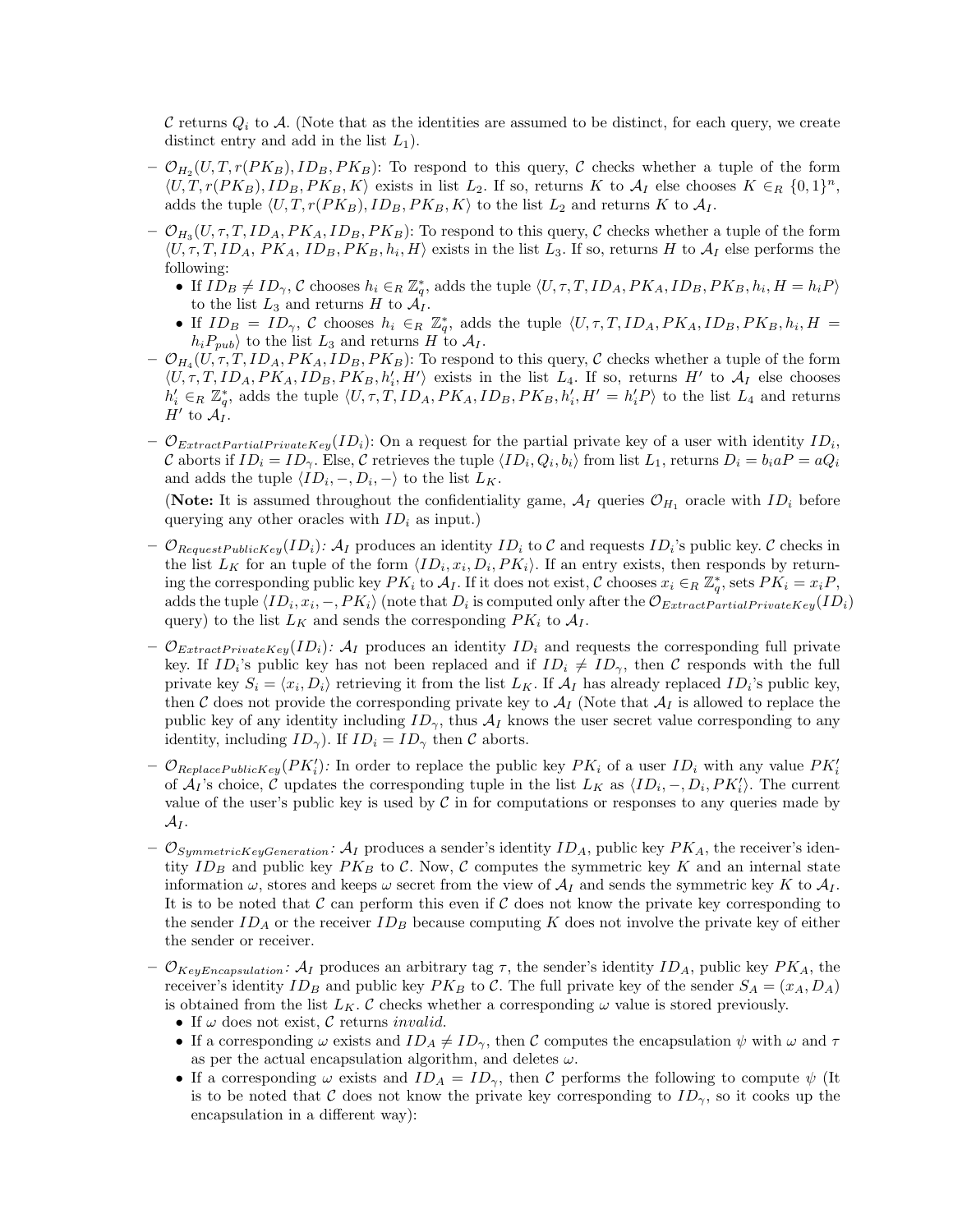- ∗ Chooses  $r, h_i, h'_i \in_R \mathcal{Z}_q^*$  and computes  $U = rP h_i^{-1}Q_A$ , where  $Q_A = bP$  is obtained from the list  $L_1$ .
- ∗ Computes  $H = h_i P_{pub}$  and adds the tuple  $\langle U, \tau, T, ID_A, PK_A, ID_B, PK_B, h_i, H \rangle$  to the list  $L_3$ .
- \* Computes  $H' = h'_iP$  and adds the tuple  $\langle U, \tau, T, ID_A, PK_A, ID_B, PK_B, h'_i, H' \rangle$  to the list  $L_4$ .
- ∗ Computes  $W = rH + h'_i P K_A$  (This is possible because C knows the public key  $PK_A$  of the sender A which is  $x_A P$ ).
- $∗$  Outputs,  $ψ = ⟨U, W⟩$  as the encapsulation.

We show that,  $\psi = \langle U, W \rangle$  passes the verification done by  $\mathcal{A}_I$  to validate the encapsulation, because the equality  $\hat{e}(P_{pub}, Q_A) \hat{e}(U, H) \hat{e}(PK_A, H') \stackrel{?}{=} \hat{e}(P, W)$  holds.

#### Correctness:

$$
\begin{aligned}\n\hat{e}(P_{pub},Q_A)\hat{e}(U,H)\hat{e}(PK_A,H')&=\hat{e}(aP,bP)\hat{e}(rP-h_i^{-1}Q_A,H)\hat{e}(x_AP,H')\\
&=\hat{e}(aP,bP)\hat{e}(rP,H)\hat{e}(-h_i^{-1}Q_A,H)\hat{e}(x_AP,H')\\
&=\hat{e}(aP,bP)\hat{e}(rP,h_iaP)\hat{e}(h_i^{-1}bP,h_iaP)^{-1}\hat{e}(x_AP,h_i'P)\\
&=\hat{e}(aP,bP)\hat{e}(rP,h_iaP)\hat{e}(aP,bP)^{-1}\hat{e}(x_AP,h_i'P)\\
&=\hat{e}(rP,h_iaP)\hat{e}(x_AP,h_i'P)\\
&=\hat{e}(P,h_iarP+x_Ah_i'P)\\
&=\hat{e}(P,W)\n\end{aligned}
$$

- $\mathcal{O}_{KeyDecapsulation}$ :  $\mathcal{A}_I$  produces an encapsulation  $\psi$ , a tag  $\tau$ , the sender's identity  $ID_A$ , public key  $PK_A$ , the receiver's identity  $ID_B$  and public key  $PK_B$  to C. The private key of the receiver  $S_B$  is obtained from the list  $L_K$ . It is to be noted that C may not be aware of the corresponding private key if the public key of  $ID_B$  is replaced. In this case C obtains the private key of  $ID_B$  from  $A_I$ .
	- If  $ID_B \neq ID_{\gamma}$ , then C computes the decapsulation of  $\psi$  as per the actual decapsulation algorithm.
	- If  $ID_B = ID_\gamma$ , then C computes K from  $\psi$  as follows:
		- \* Searches in the list  $L_3$  and  $L_4$  for entries of the type  $\langle U, \tau, T, ID_A, PK_A, ID_B, PK_B, h_i, H \rangle$ and  $\langle U, T, \tau, ID_A, PK_A, ID_B, PK_B, h'_i, H'\rangle$  respectively.
		- ∗ If entries H and H' exist then C checks whether the equality  $\hat{e}(P_{pub}, Q_A) \hat{e}(U, H) \hat{e}(PK_A, H') \stackrel{?}{=}$  $\hat{e}(P, W)$  holds.
		- $*$  If the above equality holds, then retrieves the corresponding value of T from the lists  $L_3$  and  $L_4$  (note that both the T values should be equal).
		- ∗ Now, C checks whether a tuple of the form  $\langle U, T, x_B U, ID_B, PK_B, K \rangle$  exists in the list  $L_2$ . If it exists output the corresponding K value as the decapsulation of  $\psi$ .
- **Challenge:** At the end of *Phase 1, A<sub>I</sub>* sends to C, a sender identity  $ID_{A^*}$  and a receiver identity  $ID_{B^*}$ on which  $\mathcal{A}_I$  wishes to be challenged. Here, the full private key of the receiver  $ID_{B^*}$  was not queried in **Phase 1.** C aborts the game if  $ID_{B^*} \neq ID_{\gamma}$ , C performs the following to compute the challenge encapsulation  $\psi^*$ .
	- Sets  $U = cP$  and chooses  $T \in_R \mathbb{G}_2$ .
	- Chooses  $K_0 \in_R \mathcal{K}$ , where  $\mathcal K$  is the key space of the ICLSC-TKEM scheme
	- Computes  $K_1 = H_2(U, T, x_B U, ID_B, PK_B)$ .
	- $-$  Sets  $\omega^* = \langle -, U, U', T, ID_A, PK_A, S_A, ID_B, PK_B \rangle.$
	- Now, C chooses a bit  $\delta \in_R \{0,1\}$  and sends  $K_{\delta}$  to  $\mathcal{A}_I$ .
	- $-$  A<sub>I</sub> generates an arbitrary tag  $\tau^*$  and sends it to C.
	- Chooses  $h_i, h'_i \in_R \mathbb{Z}_q^*$ , stores the tuple  $\langle U, \tau^*, T, ID_A, PK_A, ID_B, PK_B, h_i, H = h_i P \rangle$  to the list  $L_3$ and  $\langle U, \tau^*, T, ID_A, \dot{P}K_A, ID_B, PK_B, h'_i, H' = h'_i P \rangle$  to the list  $L_4$ .
	- Since C knows the private key of the sender, C computes  $W = D_A + h_i cP + h'_i x_A P$ .
	- $-$  C now sends  $\psi^* = \langle U, W \rangle$  to  $\mathcal{A}_I$ .
- **Phase II:**  $A_I$  adaptively queries the oracles as in **Phase I**, consistent with the constraints for Type-I adversary. Besides this it cannot query *decapsulation* on  $\psi^*$ .
- **Guess:** Since  $A_I$  is capable of breaking the IND-ICLSC-TKEM-CCA2-I security of ICLSC-TKEM (which is assumed at the beginning of the proof),  $A_I$  should have queried  $\mathcal{O}_{H_2}$  with  $(U, T, x_B U, ID_B, PK_B)$  as inputs. it is to be noted that  $T = \hat{e}(P_{pub}, Q_B)^r = \hat{e}(aP, bP)^c$ . Therefore, if the list  $L_2$  has  $q_{H_2}$  queries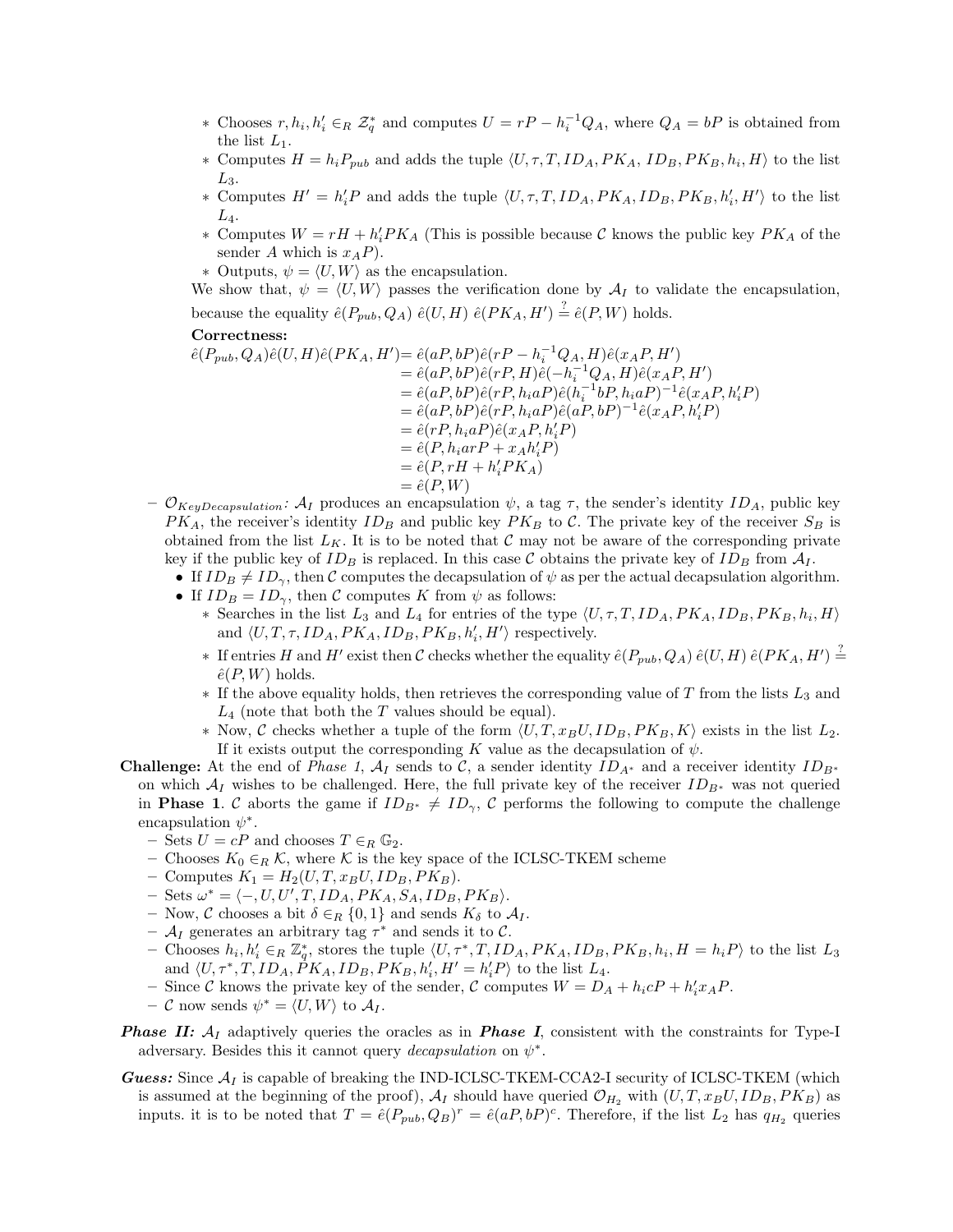corresponding to the sender  $ID_A$  and receiver  $ID_B$ , one of the T's among  $q_{H_2}$  values stored in the list  $L_2$ , is the solution for the CBDH problem instance. Now,  $\mathcal C$  chooses one T value uniformly at random from the  $q_{H_2}$  values from the list  $L_2$  and outputs it as the solution for the CBDH instance.

**Analysis:** We now assess the probability of success of the challenger C. The events in which C aborts the IND-ICLSC-TKEM-CCA2-I game are,

- 1.  $E_1$  when  $A_I$  queries the partial private key of the target identity  $ID_\gamma$  and  $Pr[E_1] = \frac{q_{ppk}}{q_{H_1}}$ .
- 2.  $E_2$  when  $\mathcal{A}_I$  queries the full private key of the target identity  $ID_\gamma$  and  $Pr[E_2] = \frac{q_{fpk}}{q_{H_1}}$ .
- 3.  $E_3$  when  $A_I$  does not choose the target identity  $ID_\gamma$  as the receiver during the challenge and  $Pr[E_3] =$  $\begin{pmatrix} 1 & 1 \end{pmatrix}$ 1 − 1 .

$$
\left(1-\frac{}{q_{H_1}-(q_{ppk}+q_{fpk})}\right)
$$

The probability that,  $\mathcal C$  does not abort the IND-ICLSC-TKEM-CCA2-I game is given by

$$
(Pr[\neg E_1 \land \neg E_2 \land \neg E_3]) = \left(1 - \frac{q_{ppk}}{q_{H_1}}\right) \left(1 - \frac{q_{fpk}}{q_{H_1}}\right) \left(\frac{1}{q_{H_1} - (q_{ppk} + q_{fpk})}\right)
$$

The probability that, the T chosen randomly from  $L_2$  by C, being the solution to CBDHP is  $\left(\frac{1}{q_{H_2}}\right)$  . Therefore, the probability of  $\mathcal C$  solving CBDHP is given by,

$$
Pr[\mathcal{C}(P, aP, bP, cP) = \hat{e}(P, P)^{abc}] = \epsilon \left(1 - \frac{q_{ppk}}{q_{H_1}}\right) \left(1 - \frac{q_{fpk}}{q_{H_1}}\right) \left(\frac{1}{q_{H_1} - (q_{ppk} + q_{fpk})}\right) \left(\frac{1}{q_{H_2}}\right)
$$

Since  $\epsilon$  is non-negligible, the probability of C solving CBDHP is also non-negligible.

#### 6.2 Type-II Confidentiality

**Theorem 2.** If an IND-ICLSC-TKEM-CCA2-II adversary  $A_{II}$  has an advantage  $\epsilon$  against the IND-ICLSC-TKEM-CCA2-II security of the ICLSC-TKEM scheme, asking  $q_{H_i}$  (i = 1, 2, 3, 4) hash queries to random oracles  $\mathcal{O}_{H_i}$  (i = 1, 2, 3, 4),  $q_{fpk}$  full private key extract queries and  $q_{rpk}$  replace public key queries, then there exist an algorithm  $\mathcal C$  that solves the CDH problem with the following advantage

$$
\epsilon' \ge \epsilon \left(1 - \frac{q_{fpk}}{q_{H_1}}\right) \left(1 - \frac{q_{rpk}}{q_{H_1}}\right) \left(\frac{1}{q_{H_1} - (q_{fpk} + q_{rpk})}\right) \left(\frac{1}{q_{H_2}}\right)
$$

**Proof:** A challenger C is challenged with an instance of the CDH problem say, given  $\langle P, aP, bP \rangle \in \mathbb{G}_1$ , C has to find out  $P^{ab}$ . Let  $\mathcal{A}_{II}$  be the adversary who is capable of breaking the IND-ICLSC-TKEM-CCA2-II security of the ICLSC-TKEM scheme.  $\mathcal{C}$  can make use of  $\mathcal{A}_{II}$  to solve the CDH problem instance by playing the following interactive game, with  $A_{II}$ .

- **Setup:** C chooses  $s \in_R \mathbb{Z}_q^*$ , sets the master public key  $P_{pub} = sP$  and gives s to  $\mathcal{A}_{II}$ . The hash functions  $H_i$  (i =1 to 4) are viewed as random oracles  $\mathcal{O}_{H_i}$  (i =1 to 4) respectively. In order to maintain the consistency between the responses to the hash queries,  $C$  maintains lists  $L_i$  ( $i = 1$  to 4) and to maintain the list of issued private keys and public keys,  $\mathcal C$  maintains a list  $L_K$ .  $\mathcal C$  gives the public parameters params to  $A_{II}$ .
- **Phase 1:**  $A_{II}$  performs a series of polynomially bounded number of queries in an adaptive fashion in this phase. The oracles and queries allowed are described below.
	- $\mathcal{O}_{H_1}(ID_i)$ : When  $\mathcal{A}_{II}$  queries the  $\mathcal{O}_{H_1}$  oracle, C chooses  $b_i \in_R Z_q^*$  and sets  $Q_i = b_i P$  and stores  $\langle ID_i, Q_i, b_i \rangle$  in the list  $L_1$ . C returns  $Q_i$  to A.
	- $\mathcal{O}_{H_2}(U, T, r(PK_B), ID_B, PK_B)$ : To respond to this query, C checks whether a tuple of the form  $\langle U, \rangle$  $T, r(PK_B), ID_B, PK_B, K\rangle$  exists in list  $L_2$ . If so, returns K to  $\mathcal{A}_I$  else chooses  $K \in_R \{0,1\}^n$ , adds the tuple  $\langle U, T, r(PK_B), ID_B, PK_B, K \rangle$  to the list  $L_2$  and returns K to  $\mathcal{A}_{II}$ .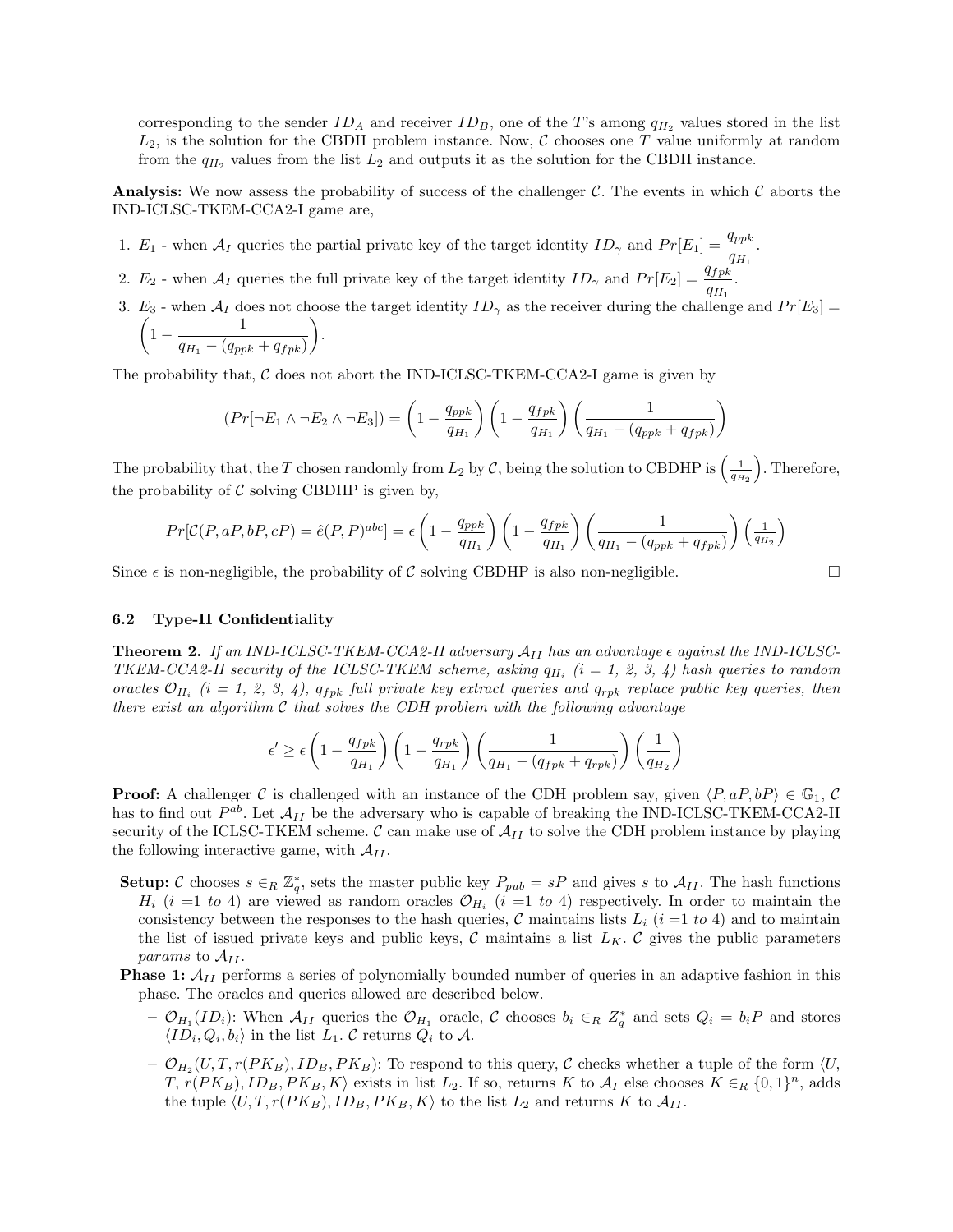- $\mathcal{O}_{H_3}(U, \tau, T, ID_A, PK_A, ID_B, PK_B)$ : To respond to this query,  $\mathcal C$  checks whether a tuple of the form  $\langle U, \tau, T, ID_A, PK_A, ID_B, PK_B, h_i, H \rangle$  exists in the list  $L_3$ . If so, returns H to  $\mathcal{A}_I$  else chooses  $h_i \in_R \mathbb{Z}_q^*$ , adds the tuple  $\langle U, \tau, T, ID_A, PK_A, ID_B, PK_B, h_i, H = h_i P \rangle$  to the list  $L_3$  and returns H to  $\mathcal{A}_{II}$ .
- $\mathcal{O}_{H_4}(U, \tau, T, ID_A, PK_A, ID_B, PK_B)$ : To respond to this query,  $\mathcal C$  checks whether a tuple of the form  $\langle U, \tau, T, ID_A, PK_A, ID_B, PK_B, h'_i, H' \rangle$  exists in the list  $L_4$ . If so, returns  $H'$  to  $\mathcal{A}_I$  else performs the following:
	- If  $ID_A \neq ID_\gamma$ , C chooses  $h'_i \in_R \mathbb{Z}_q^*$ , adds the tuple  $\langle U, \tau, T, ID_A, PK_A, ID_B, PK_B, h'_i, H' = h'_i P \rangle$ to the list  $L_4$  and returns  $H'$  to  $\mathcal{A}_{II}$ .
	- If  $ID_A = ID_\gamma$ , C chooses  $h'_i \in_R \mathbb{Z}_q^*$ , adds the tuple  $\langle U, \tau, T, ID_A, PK_A, ID_B, PK_B, h'_i, H' =$  $h_i'bP$  to the list  $L_4$  and returns  $H'$  to  $A_{II}$ .
- $\mathcal{O}_{ExtractPartialPrivateKey}(ID_i)$ : On a request for the partial private key of a user with identity  $ID_i$ , C retrieves  $b_i$  corresponding to  $ID_i$  from list  $L_1$  and returns  $D_i = b_i sP$ .

(Note: It is assumed throughout the confidentiality game,  $A_{II}$  queries  $\mathcal{O}_{H_1}$  oracle with  $ID_i$  before querying any other oracles with  $ID_i$  as input.)

- $\mathcal{O}_{RequestPublicKey}(ID_i):$  During **Phase I**, the model requires the adversary  $\mathcal{A}_{II}$  and the challenger  $\mathcal{C}$ to work with a signcryption from user  $U_A$  to  $U_B$ , where  $U_A$  and  $U_B$  satisfy the following conditions:
	- The hash of the identity  $ID_A$  of the sender  $U_A$  should have been queried by  $\mathcal{A}_{II}$  to  $\mathcal{O}_{H_1}$ .
	- At the same time,  $\mathcal{A}_{II}$  should not know which of the identity that  $\mathcal{A}_{II}$  has queried is selected by  $\mathcal C$  for the challenge phase.

In order to achieve the selection of identities satisfying the above conditions, we specify the Request Public Key oracle as follows:

 $\mathcal{A}_{II}$  will generate a series of user identities and send each of them to C and ask their corresponding public key. One of them will be chosen by C, say the  $\gamma^{th}$  distinct user identity, as target identity for the challenge phase. However, C will not reveal the value of  $\gamma$  or  $ID_{\gamma}$  to  $\mathcal{A}_{II}$ . Moreover, C will choose  $\gamma$  randomly for each game. Thus, while the target identity is one of the identities chosen by  $\mathcal{A}_{II}$ ,  $\mathcal{A}_{II}$ will not know which one is that. From now on,  $ID_{\gamma}$  denotes the specific target identity selected by  $\mathcal{C}.$ 

The oracle description and the responses by C are described now.  $A_{II}$  produces an identity  $ID_i$  to  $\mathcal C$  and requests  $ID_i$ 's public key.  $\mathcal C$  performs the following :

• The response of C depends upon whether the query is  $\gamma^{th}$  query or not.

**Case 1:** If the query is not the  $\gamma^{th}$  query then C proceeds as follows:

- ∗ C checks in list  $L_K$  whether an entry of the type  $\langle ID_i, x_i, D_i, PK_i \rangle$  already exists in the list. If a tuple appears in  $L_K$ , C retrieves  $PK_i$  from the tuple and returns it as the public key of  $ID_i$  to  $A_{II}$ .
- ∗ If no matching tuple exists for  $ID_i$ ,  $\mathcal C$  chooses  $x_i \in_R \mathbb Z_q^*$ , generates the public key  $PK_i = x_i P$ corresponding to  $ID_i$ , stores  $\langle ID_i, x_i, -, PK_i \rangle$  in  $L_K$  and sends  $PK_i$  to  $\mathcal{A}_{II}$ .

**Case 2:** If the query is the  $\gamma^{th}$  query then C proceeds as follows:

- \* Checks whether a tuple of the form  $\langle ID_i, x_i, D_i, PK_i \rangle$ , corresponding to  $ID_i$  exists in list  $L_K$ , if it is available then C retrieves  $PK_i$  from the tuple and returns it as the public key of  $ID_i$  to  $A_{II}$ .
- <sup>∗</sup> If the query is the γ<sup>th</sup> query and no tuple corresponding to  $ID_i$  exists in list  $L_K$ , C secretly sets  $ID_{\gamma} = ID_i$  (The target identity) and proceeds as follows:
	- 1. Sets  $PK_{\gamma} = aP$ .
	- 2. Adds  $\langle ID_i, -, -, PK_i \rangle$  to the list  $L_K$ .
- 3. Sends  $PK_i$  to  $A_{II}$ .
- $\mathcal{O}_{ExtractPrivateKey}(ID_i):$   $\mathcal{A}_I$  produces an identity  $ID_i$  and requests the corresponding full private key. If  $ID_i$ 's public key has not been replaced and if  $ID_i \neq ID_\gamma$ , then C responds with the full private key  $S_i = \langle x_i, D_i \rangle$  retrieving it from the list  $L_K$ . If  $\mathcal{A}_{II}$  has already replaced  $ID_i$ 's public key, then  $\mathcal{C}$ does not provide the corresponding private key to  $A_{II}$  (Note that  $A_{II}$  is allowed to replace the public key of any identity excluding  $ID_{\gamma}$ , thus  $\mathcal{A}_{II}$  is allowed to know the user secret value corresponding to all the identity excluding  $ID_{\gamma}$ ).  $\mathcal{A}_{II}$  aborts if  $ID_i = ID_{\gamma}$ .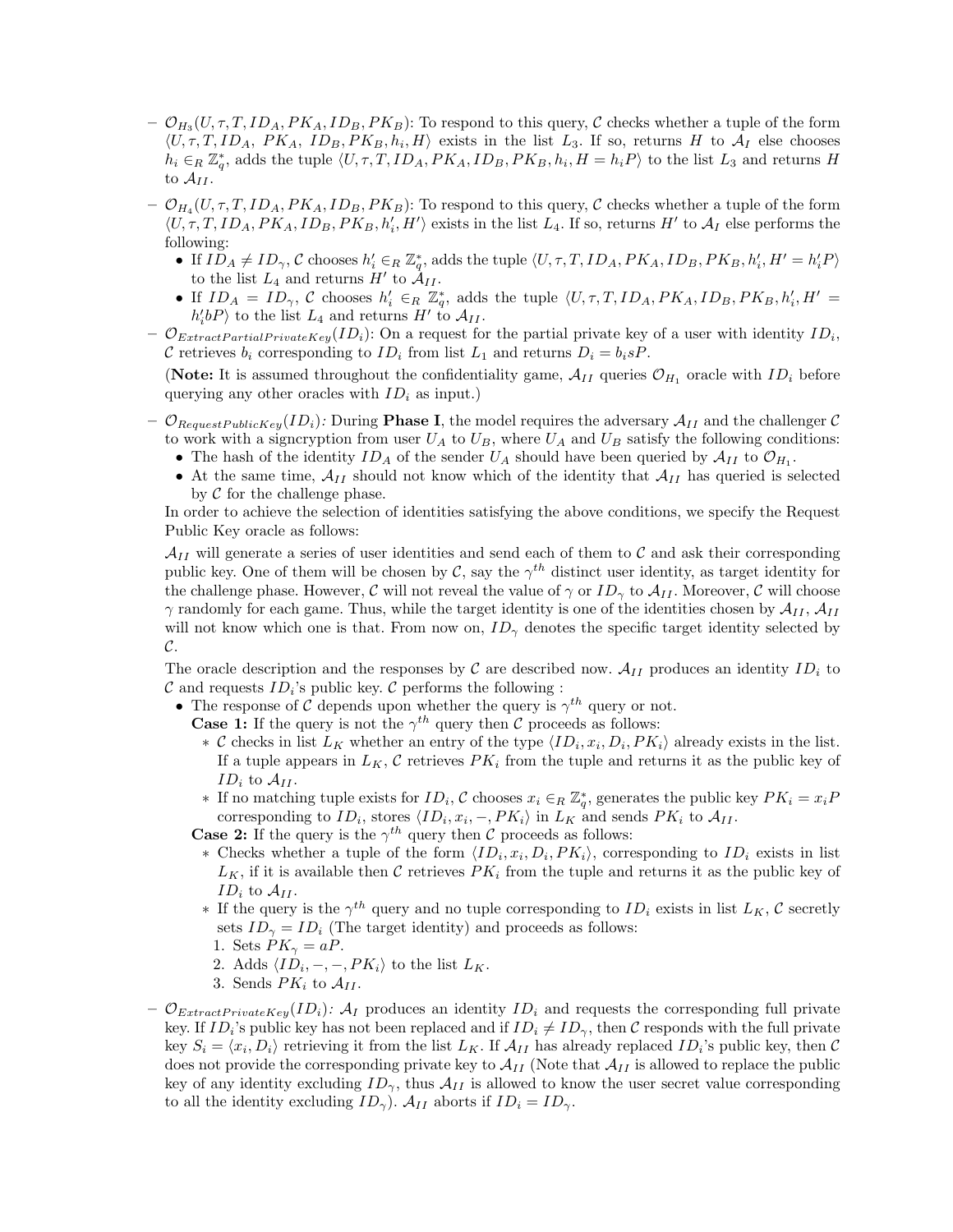- $\mathcal{O}_{ReplacePublicKey}(PK_i')$ : The public key  $PK_i$  corresponding to the identity  $ID_i$  can be replaced by another value  $PK'_i$  which is chosen by  $A_{II}$ . Before replacing, C checks whether  $ID_i = ID_\gamma$  if so, C aborts the game; else, C updates the corresponding tuple in the list  $L_K$  as  $\langle ID_i, -, D_i, PK'_i \rangle$ . Henceforth the current public key (i.e. replaced public key) is used by  $C$  for computations or responses to any queries made by  $A_{II}$ .
- $\mathcal{O}_{SymmetricKeyGeneration}$ :  $\mathcal{A}_{II}$  produces a sender's identity  $ID_A$ , public key  $PK_A$ , the receiver's identity  $ID_B$  and public key  $PK_B$  to C. Now, C computes the symmetric key K and an internal state information  $\omega$ , stores and keeps  $\omega$  secret from the view of  $\mathcal{A}_{II}$  and sends the symmetric key K to  $\mathcal{A}_{II}$ . It is to be noted that C can perform this even if C does not know the private key corresponding to the sender  $ID_A$  or the receiver  $ID_B$  because computing K does not involve the private key of either the sender or receiver.
- $\mathcal{O}_{KeyEncapsulation}$ :  $\mathcal{A}_{II}$  produces an arbitrary tag  $\tau$ , the sender's identity  $ID_A$ , public key  $PK_A$ , the receiver's identity  $ID_B$  and public key  $PK_B$  to C. The full private key of the sender  $S_A = (x_A, D_A)$ is obtained from the list  $L_K$ . C checks whether a corresponding  $\omega$  value is stored previously.
	- If  $\omega$  does not exist,  $\mathcal C$  returns *invalid*.
	- If a corresponding  $\omega$  exists and  $ID_A \neq ID_{\gamma}$ , then C computes the encapsulation  $\psi$  with  $\omega$  and  $\tau$ as per the actual encapsulation algorithm, and deletes  $\omega$ .
	- If a corresponding  $\omega$  exists and  $ID_A = ID_\gamma$ , then C performs the following to compute  $\psi$  (It is to be noted that C does not know the private key corresponding to  $ID_{\gamma}$ , so it cooks up the encapsulation in a different way):
		- ∗ Chooses  $r, h_i, h'_i \in_R \mathcal{Z}_q^*$  and computes  $U = rP h_i^{-1}h'_iPK_A$ , where  $PK_A$  is obtained from the list  $L_K$ .
		- ∗ Computes  $H = h_i P$  and adds the tuple  $\langle U, \tau, T, ID_A, PK_A, ID_B, PK_B, h_i, H \rangle$  to the list  $L_3$ .
		- \* Computes  $H' = h'_iP$  and adds the tuple  $\langle U, \tau, T, ID_A, PK_A, ID_B, PK_B, h'_i, H' \rangle$  to the list  $L_4$ .
		- ∗ Computes W = rH + bisP (This is possible because C knows the the master private key s).
		- ∗ Outputs,  $\psi = \langle U, W \rangle$  as the encapsulation.

We show that,  $\psi = \langle U, W \rangle$  passes the verification done by  $\mathcal{A}_I$  to validate the encapsulation, because the equality  $\hat{e}(P_{pub}, Q_A) \hat{e}(U, H) \hat{e}(PK_A, H') \stackrel{?}{=} \hat{e}(P, W)$  holds.

## Correctness:

$$
\begin{aligned} \hat{e}(P_{pub},Q_A)\hat{e}(U,H)\hat{e}(PK_A,H')&=\hat{e}(sP,b_iP)\hat{e}(rP-h_i^{-1}h_i'PK_A,H)\hat{e}(PK_A,H')\\ &=\hat{e}(sP,b_iP)\hat{e}(rP,H)\hat{e}(-h_i^{-1}h_i'PK_A,H)\hat{e}(PK_A,H')\\ &=\hat{e}(sP,b_iP)\hat{e}(rP,h_iP)\hat{e}(-h_i^{-1}h_i'PK_A,h_iP)\hat{e}(PK_A,h_i'P)\\ &=\hat{e}(sP,b_iP)\hat{e}(rP,h_iP)\hat{e}(-h_i'PK_A,P)\hat{e}(PK_A,h_i'P)\\ &=\hat{e}(sP,b_iP)\hat{e}(rP,h_iP)\\ &=\hat{e}(P,rh_iP+b_i sP)\\ &=\hat{e}(P,W) \end{aligned}
$$

- $\mathcal{O}_{KeyDecapsulation}$ :  $\mathcal{A}_{II}$  produces an encapsulation  $\psi$ , a tag  $\tau$ , the sender's identity  $ID_A$ , public key  $PK_A$ , the receiver's identity  $ID_B$  and public key  $PK_B$  to C. The private key of the receiver  $S_B$  is obtained from the list  $L_K$ . It is to be noted that C may not be aware of the corresponding private key if the public key of  $ID_B$  is replaced. In this case C obtains the private key of  $ID_B$  from  $A_I$ .
	- If  $ID_B \neq ID_{\gamma}$ , then C computes the decapsulation of  $\psi$  as per the actual decapsulation algorithm.
	- If  $ID_B = ID_{\gamma}$ , then C computes K from  $\psi$  as follows:
		- \* Searches in the list  $L_3$  and  $L_4$  for entries of the type  $\langle U, \tau, T, ID_A, PK_A, ID_B, PK_B, h_i, H \rangle$ and  $\langle U, T, \tau, ID_A, PK_A, ID_B, PK_B, h'_i, H' \rangle$  respectively.
		- ∗ If entries H and H' exist then C checks whether the equality  $\hat{e}(P_{pub}, Q_A) \hat{e}(U, H) \hat{e}(PK_A, H') \stackrel{?}{=}$  $\hat{e}(P, W)$  holds.
		- $*$  If the above equality holds, then retrieves the corresponding value of T from the lists  $L_3$  and  $L_4$  (note that both the T values should be equal).
		- ∗ Now, C checks whether a tuple of the form  $\langle U, T, U' = x_B U, ID_B, PK_B, K \rangle$  exists in the list  $L_2$ . If it exists then check whether  $\hat{e}(U', P) \stackrel{?}{=} \hat{e}(U, bP)$ . If the check holds then output the corresponding K value as the decapsulation of  $\psi$ .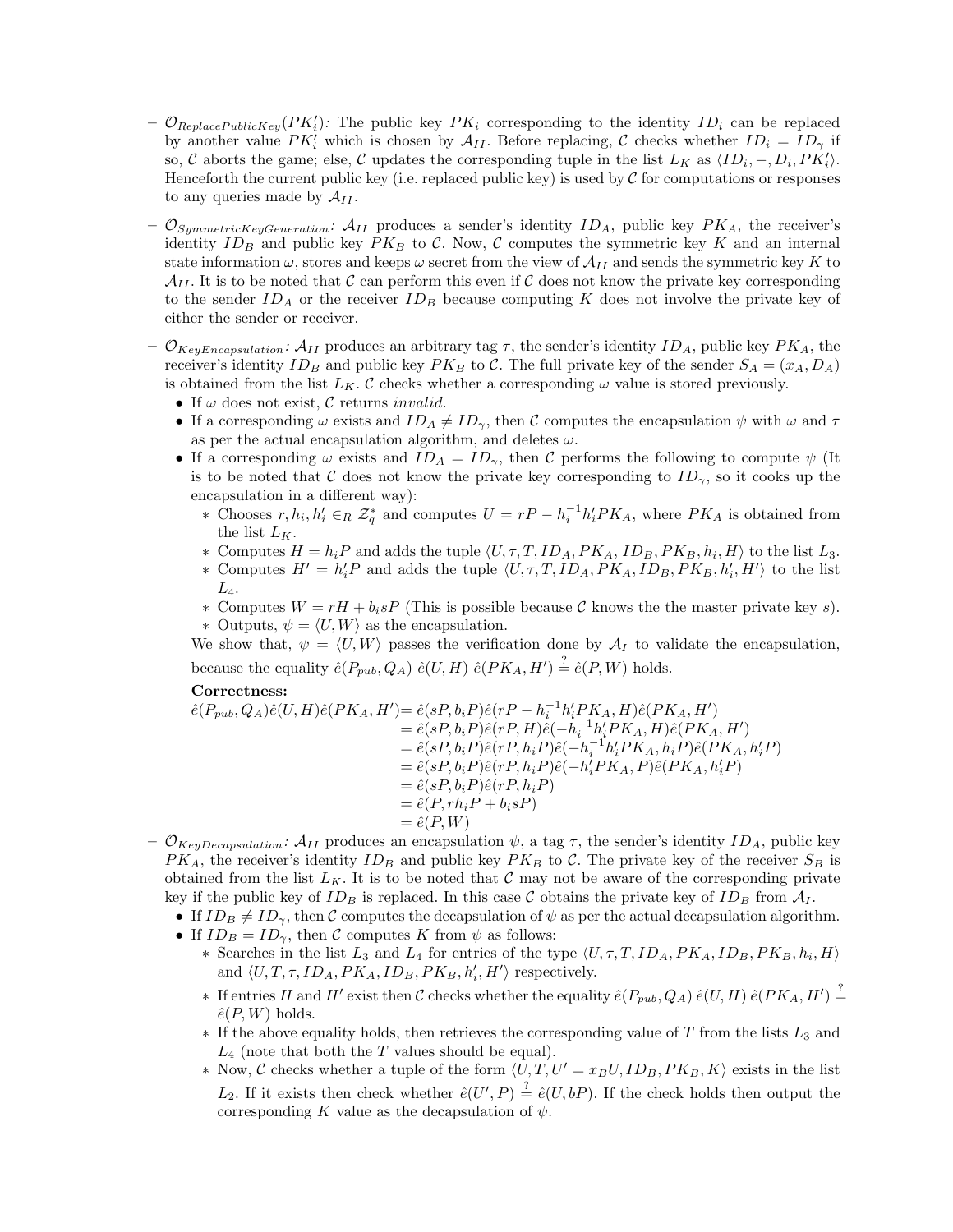- **Challenge:** At the end of *Phase 1,*  $\mathcal{A}_{II}$  sends to C, a sender identity  $ID_{A^*}$  and a receiver identity  $ID_{B^*}$ on which  $\mathcal{A}_{II}$  wishes to be challenged. Here, the full private key of the receiver  $ID_{B^*}$  was not queried in **Phase 1.** C aborts the game if  $ID_{B^*} \neq ID_{\gamma}$ , C performs the following to compute the challenge encapsulation  $\psi^*$ .
	- Sets  $U = bP$  and computes  $T = \hat{e}(D_B, U)$ .
	- Chooses  $K_0 \in_R \mathcal{K}$ , where  $\mathcal K$  is the key space of the ICLSC-TKEM scheme
	- Chooses  $U' \in_R \mathbb{G}_1$  and computes  $K_1 = H_2(U, T, U', ID_B, PK_B)$ .
	- $-$  Sets  $\omega^* = \langle -, U, U', T, ID_A, PK_A, S_A, ID_B, PK_B \rangle.$
	- Now, C chooses a bit  $\delta \in_R \{0,1\}$  and sends  $K_{\delta}$  to  $\mathcal{A}_{II}$ .
	- $\mathcal{A}_{II}$  generates an arbitrary tag  $\tau^*$  and sends it to  $\mathcal{C}$ .
	- Chooses  $h_i, h'_i \in_R \mathbb{Z}_q^*$ , stores the tuple  $\langle U, \tau^*, T, ID_A, PK_A, ID_B, PK_B, h_i, H = h_i P \rangle$  to the list  $L_3$ and  $\langle U, \tau^*, T, ID_A, \dot{P}K_A, ID_B, PK_B, h'_i, H' = h'_i P \rangle$  to the list  $L_4$ .
	- Since C knows the private key of the sender, C computes  $W = D_A + h_i bP + h'_i x_A P$ .
	- $-$  C now sends  $\psi^* = \langle U, W \rangle$  to  $\mathcal{A}_{II}$ .
- **Phase II:**  $A_{II}$  adaptively queries the oracles as in **Phase I**, consistent with the constraints for Type-II adversary. Besides this it cannot query *decapsulation* on  $\psi^*$ .
- **Guess:** Since  $\mathcal{A}_{II}$  is capable of breaking the IND-ICLSC-TKEM-CCA2-II security of ICLSC-TKEM (which is assumed at the beginning of the proof),  $A_{II}$  should have queried  $\mathcal{O}_{H_2}$  with  $(U, T, U', ID_B, PK_B)$  as inputs. it is to be noted that  $U' = x_B U = abP$ . Therefore, if the list  $L_2$  has  $q_{H_2}$  queries corresponding to the sender  $ID_A$  and receiver  $ID_B$ , one of the U''s among  $q_{H_2}$  values stored in the list  $L_2$ , is the solution for the CDH problem instance. Now, C chooses one T value uniformly at random from the  $q_{H_2}$  values from the list  $L_2$  and outputs it as the solution for the CDH instance.

**Analysis:** We now assess the probability of success of the challenger  $\mathcal{C}$ . The events in which  $\mathcal{C}$  aborts the IND-ICLSC-TKEM-CCA2-II game are,

- 1.  $E_1$  when  $A_{II}$  queries the full private key of the target identity  $ID_{\gamma}$  and  $Pr[E_1] = \frac{q_{fpk}}{q_{H_1}}$ .
- 2.  $E_2$  when  $A_{II}$  requests to replace the public key of the target identity  $ID_{\gamma}$  and  $Pr[E_2] = \frac{q_{rpk}}{q_{H_1}}$ .
- 3.  $E_3$  when  $\mathcal{A}_{II}$  does not choose the target identity  $ID_\gamma$  as the receiver during the challenge and  $Pr[E_3] =$

$$
\left(1-\frac{1}{q_{H_1}-(q_{fpk}+q_{rpk})}\right).
$$

The probability that,  $C$  does not abort the IND-ICLSC-TKEM-CCA2-II game is given by

$$
(Pr[\neg E_1 \land \neg E_2 \land \neg E_3]) = \left(1 - \frac{q_{fpk}}{q_{H_1}}\right) \left(1 - \frac{q_{rpk}}{q_{H_1}}\right) \left(\frac{1}{q_{H_1} - (q_{fpk} + q_{rpk})}\right)
$$

The probability that, the U' chosen randomly from  $L_2$  by C, being the solution to CDH problem is  $\left(\frac{1}{q_{H_2}}\right)$  . Therefore, the probability of  $\mathcal C$  solving the CDH instance is given by,

$$
Pr[\mathcal{C}(P, aP, bP, cP) = \hat{e}(P, P)^{abc}] = \epsilon \left(1 - \frac{q_{fpk}}{q_{H_1}}\right) \left(1 - \frac{q_{rpk}}{q_{H_1}}\right) \left(\frac{1}{q_{H_1} - (q_{fpk} + q_{rpk})}\right) \left(\frac{1}{q_{H_2}}\right)
$$

Since  $\epsilon$  is non-negligible, the probability of C solving CDH problem is also non-negligible.

#### 6.3 Type-I Unforgeability

**Theorem 3.** If there exists a forger  $\mathcal{F}_I$  with an advantage  $\epsilon$  against the EUF-ICLSC-TKEM-CMA-I security of the ICLSC-TKEM scheme, asking  $q_{H_i}$  (i = 1, 2, 3, 4) hash queries to random oracles  $\mathcal{O}_{H_i}$  (i = 1, 2, 3, 4),  $q_{ppk}$  partial private key extract queries and  $q_{fpk}$  full private key extract queries, then there exist an algorithm  $C$  that solves the CDH problem with an advantage

$$
\epsilon' \ge \left(\epsilon - \frac{1}{2^{\kappa - 1}}\right) \left(1 - \frac{q_{ppk}}{q_{H_1}}\right) \left(1 - \frac{q_{fpk}}{q_{H_1}}\right) \left(\frac{1}{q_{H_1} - (q_{ppk} + q_{fpk})}\right)
$$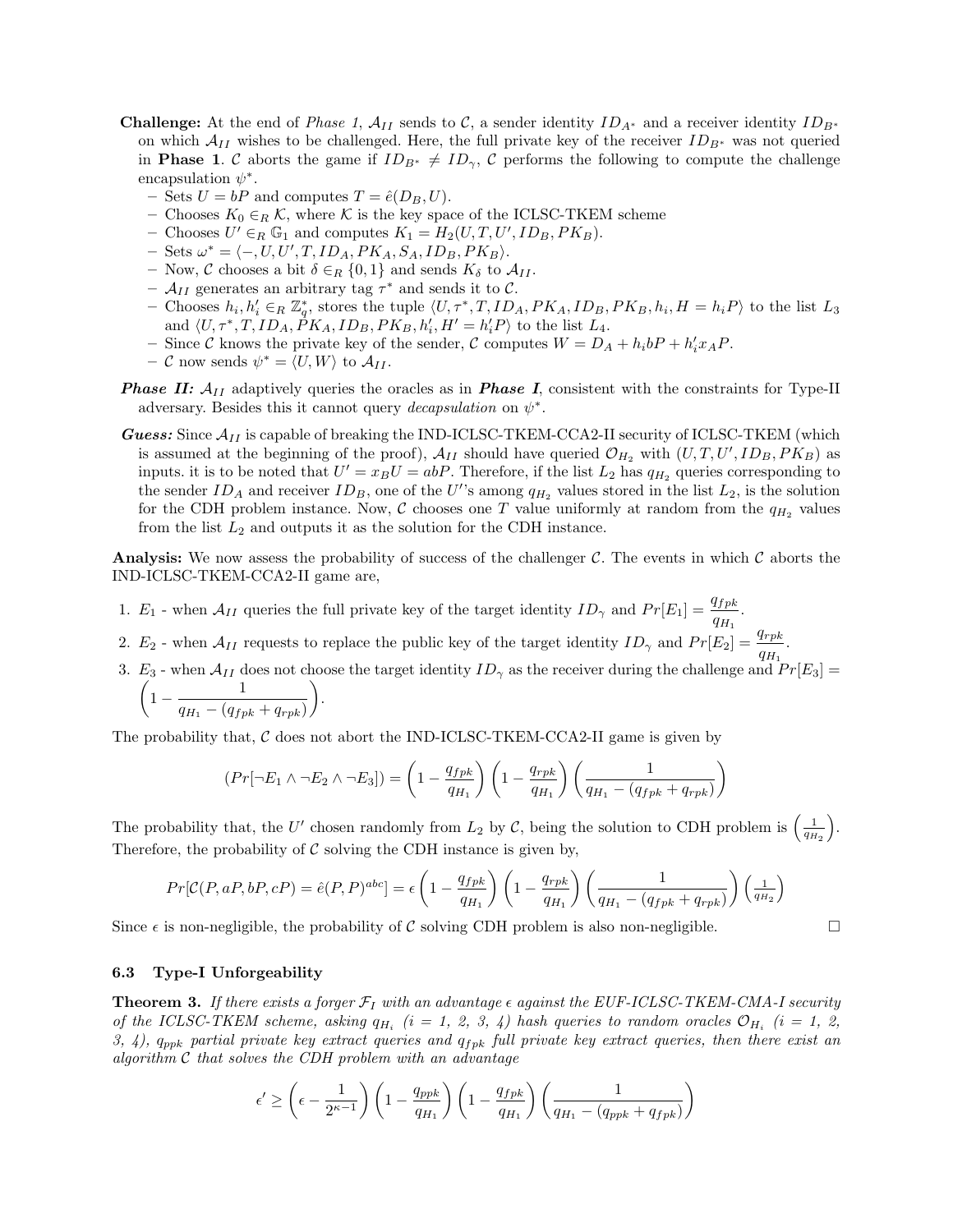**Proof:** A challenger C is challenged with an instance of the CDH problem say  $\langle P, aP, bP \rangle \in \mathbb{G}_1$ . Let  $\mathcal{F}_I$  be a forger who is capable of breaking the EUF-ICLSC-TKEM-CMA-I security of the ICLSC-TKEM scheme. C can make use of  $\mathcal{F}_I$  to compute the solution abP of the CDH instance by playing the following interactive game with  $\mathcal{F}_I$ .

- **Setup:** C sets the master public key  $P_{pub}$  as aP, designs the hash functions  $H_i$  (i =1 to 4) as random oracles  $\mathcal{O}_{H_i}$  (*i* =1 to 4) respectively. In order to maintain the consistency between the responses to the hash queries, C maintains lists  $L_i$  (i =1 to 4) and to maintain the list of issued private keys and public keys, C maintains a list  $L_K$ . C gives the public parameters params to  $\mathcal{F}_I$ .
- **Training Phase:**  $\mathcal{F}_I$  performs a series of polynomially bounded number of queries in an adaptive fashion in this phase. The oracles and queries allowed are described below.
	- All the oracles are identical to that of the  $\mathcal{O}_{H_1}, \mathcal{O}_{H_2}, \mathcal{O}_{H_3}, \mathcal{O}_{H_4}, \mathcal{O}_{ExtractPartialPrivateKey}, \mathcal{O}_{Request}$  $PubicKey, O_{ExtractPrivateKey}, O_{ReplacePublicKey}, O_{SymmetricKeyGeneration}, O_{KeyEncapsulation}$  and  $\mathcal{O}_{KeyDecapsulation}$  oracles in the IND-ICLSC-TKEM-CCA2-I game.
- **Forgery:** At the end of the *Training Phase* (which is decided by  $\mathcal{F}_I$ ),  $\mathcal{F}_I$  sends to C an encapsulation  $\langle \tau^*, \psi^* = \langle U, W \rangle$ ,  $ID_{\gamma}, ID_B \rangle$ , where  $ID_{\gamma}$  is the sender identity and  $ID_B$  is the receiver identity. It is to be noted that the partial private key of the sender  $ID_{\gamma}$  was not queried and the public key of  $ID_{\gamma}$ could be replaced during the **Training Phase**. In addition,  $\psi^*$  should not be the response for any key encapsulation queries by  $\mathcal{F}_I$  during the *Training Phase*. If  $\psi^*$  is generated with the above restrictions, then  $\mathcal C$  can obtain the solution for the CDH instance by performing the following steps.
	- Retrieves the tuple  $\langle U, \tau^*, T, ID_{\gamma}, PK_{\gamma}, ID_B, PK_B, h_i, H = h_i P \rangle$  from the list  $L_3$  and  $\langle U, \tau^*, T, ID_{\gamma}, H \rangle$  $PK_{\gamma}, ID_B, PK_B, h_i, H' = h'_iP$  from the list  $L_4$ .
	- − Output  $W h_i U x_\gamma h'_i P = abP$  as the solution to the CDH problem instance. Correctness:

$$
W - h_i U - x_\gamma h'_i P = D_\gamma + rH + x_\gamma H' - h_i U - x_\gamma h'_i P
$$
  
=  $D_\gamma + rH + x_\gamma H' - rh_i P - x_\gamma H'$   
=  $D_\gamma + rH - rH$   
=  $D_\gamma$   
= abP

**Analysis:** We now assess the probability of success of the challenger  $\mathcal{C}$ . The events in which  $\mathcal{C}$  aborts the EUF-ICLSC-TKEM-CMA-I game are  $E_1, E_2$  and  $E_3$ . (Events  $E_1, E_2$  and  $E_3$  are same as in IND-ICLSC-TKEM-CCA2-I proof). The probability that,  $C$  does not abort the EUF-ICLSC-TKEM-CMA-I game is given by

$$
(Pr[\neg E_1 \land \neg E_2 \land \neg E_3]) = \left(1 - \frac{q_{ppk}}{q_{H_1}}\right) \left(1 - \frac{q_{fpk}}{q_{H_1}}\right) \left(\frac{1}{q_{H_1} - (q_{ppk} + q_{fpk})}\right)
$$

The probability of  $\mathcal{F}_I$  guessing the hash values corresponding to  $H_3$  and  $H_4$  oracles is  $\frac{1}{2^{\kappa}} + \frac{1}{2^{\kappa}} = \frac{1}{2^{\kappa-1}}$ . The probability with which  $\mathcal C$  solves the CDH problem is

$$
\epsilon' \ge \left(\epsilon - \frac{1}{2^{\kappa - 1}}\right) \left(1 - \frac{q_{ppk}}{q_{H_1}}\right) \left(1 - \frac{q_{fpk}}{q_{H_1}}\right) \left(\frac{1}{q_{H_1} - (q_{ppk} + q_{fpk})}\right)
$$

Since  $\epsilon$  is non-negligible, the probability of C solving CDH problem is also non-negligible.

#### 6.4 Type-II Unforgeability

**Theorem 4.** If there exists a forger  $\mathcal{F}_I$  with an advantage  $\epsilon$  against the EUF-ICLSC-TKEM-CMA-I security of the ICLSC-TKEM scheme, asking  $q_{H_i}$  (i = 1, 2, 3, 4) hash queries to random oracles  $\mathcal{O}_{H_i}$  (i = 1, 2, 3, 4),  $q_{fpk}$  full private key extract queries and  $q_{fpk}$  replace public key queries, then there exist an algorithm C that solves the CDH problem with an advantage

$$
\epsilon' \ge \left(\epsilon - \frac{1}{2^{\kappa - 1}}\right) \left(1 - \frac{q_{fpk}}{q_{H_1}}\right) \left(1 - \frac{q_{rpk}}{q_{H_1}}\right) \left(\frac{1}{q_{H_1} - (q_{fpk} + q_{rpk})}\right)
$$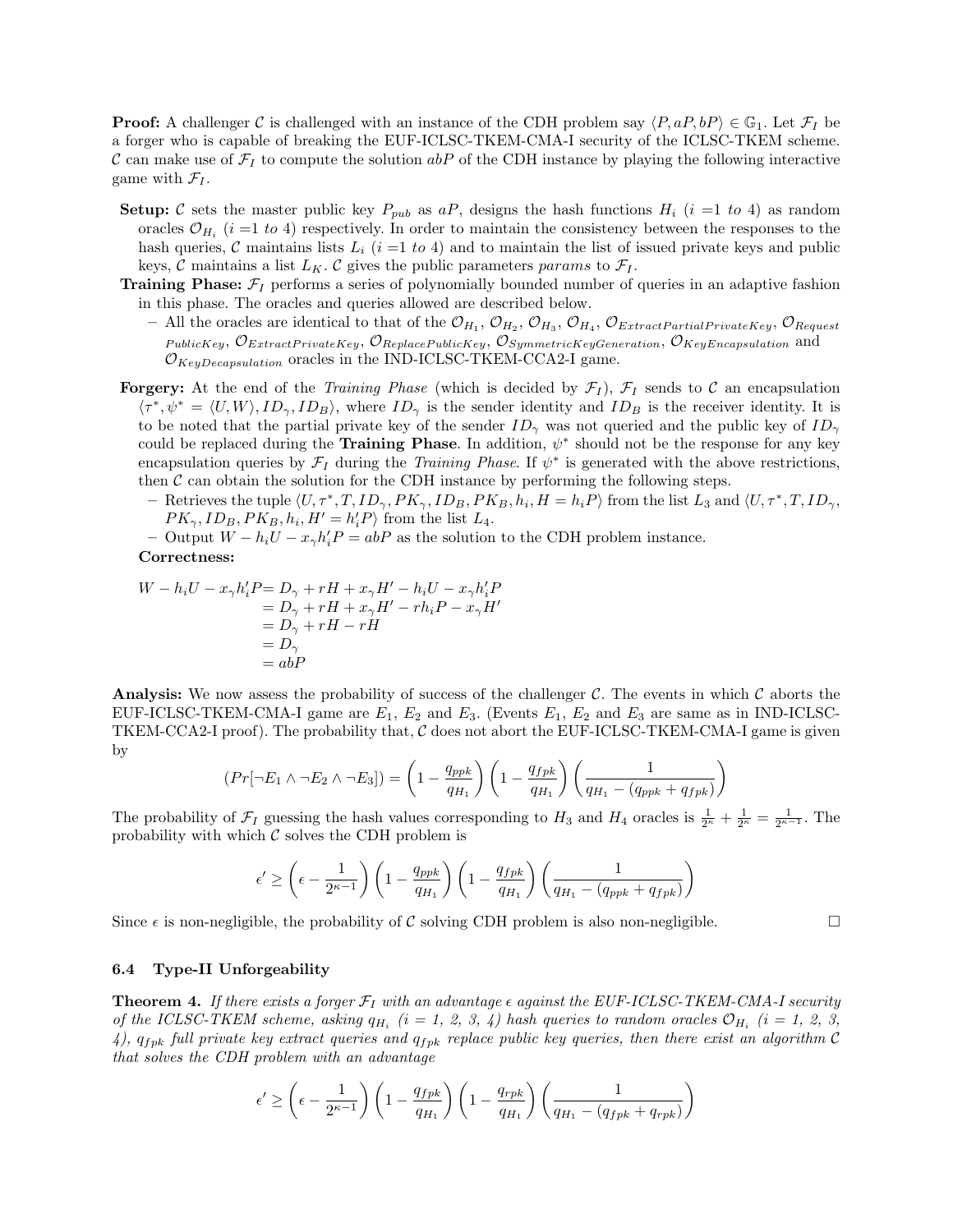**Proof:** A challenger C is challenged with an instance of the CDH problem say  $\langle P, aP, bP \rangle \in \mathbb{G}_1$ . Let  $\mathcal{F}_{II}$  be a forger who is capable of breaking the EUF-ICLSC-TKEM-CMA-II security of the ICLSC-TKEM scheme. C can make use of  $\mathcal{F}_{II}$  to compute the solution abP of the CDH instance by playing the following interactive game with  $\mathcal{F}_{II}$ .

- **Setup:** C chooses  $s \in_R \mathbb{Z}_q^*$  and sets the master public key  $P_{pub} = sP$ , designs the hash functions  $H_i$  (i =1) to 4) as random oracles  $\mathcal{O}_{H_i}$  (i =1 to 4) respectively. In order to maintain the consistency between the responses to the hash queries, C maintains lists  $L_i$  (i =1 to 4) and to maintain the list of issued private keys and public keys,  $C$  maintains a list  $L_K$ . C gives the public parameters params and the master private key s to  $\mathcal{F}_{II}$ .
- **Training Phase:**  $\mathcal{F}_{II}$  performs a series of polynomially bounded number of queries in an adaptive fashion in this phase. The oracles and queries allowed are described below.
	- All the oracles are identical to that of the  $\mathcal{O}_{H_1}, \mathcal{O}_{H_2}, \mathcal{O}_{H_3}, \mathcal{O}_{H_4}, \mathcal{O}_{ExtractPartialPrivateKey}, \mathcal{O}_{Request}$  $\mathit{PublicKey}, \mathit{U}_{ExtractPrivateKey}, \mathit{O}_{ReplacePublicKey}, \mathit{O}_{SymmetricKeyGeneration}, \mathit{O}_{KeyEncapsulation}$  and  $\mathcal{O}_{KeyDecapsulation}$  oracles in the IND-ICLSC-TKEM-CCA2-II game.
- **Forgery:** At the end of the *Training Phase* (which is decided by  $\mathcal{F}_{II}$ ),  $\mathcal{F}_{II}$  sends to C an encapsulation  $\langle \tau^*, \psi^* = \langle U, W \rangle$ ,  $ID_{\gamma}, ID_B \rangle$ , where  $ID_{\gamma}$  is the sender identity and  $ID_B$  is the receiver identity. It is to be noted that the public key of the sender  $ID_{\gamma}$  was not replaced during the **Training Phase**. In addition,  $\psi^*$  should not be the response for any key encapsulation queries by  $\mathcal{F}_I$  during the Training Phase. If  $\psi^*$  is generated with the above restrictions, then C can obtain the solution for the CDH instance by performing the following steps.
	- Retrieves the tuple  $\langle U, \tau^*, T, ID_{\gamma}, PK_{\gamma}, ID_B, PK_B, h_i, H = h_i P \rangle$  from the list  $L_3$  and  $\langle U, \tau^*, T, ID_{\gamma}, H \rangle$  $PK_{\gamma}, ID_B, PK_B, h_i, H' = h'_i P$  from the list  $L_4$ .
	- $-$  Output  $h_i^{'-1}(W sb_\gamma P h_i U) = abP$  as the solution to the CDH problem instance. Correctness:

$$
h_i^{'-1}(W - sb_{\gamma}P - h_iU) = h_i^{'-1}(D_{\gamma} + rH + ah_i'bP - sb_{\gamma}P - h_iU)
$$
  
=  $h_i^{'-1}(b_{\gamma}sP + rh_iP + ah_i'bP - sb_{\gamma}P - rh_iP)$   
=  $h_i^{-1}(ah_i'bP)$   
= abP

**Analysis:** We now assess the probability of success of the challenger  $\mathcal{C}$ . The events in which  $\mathcal{C}$  aborts the EUF-ICLSC-TKEM-CMA-II game are  $E_1$ ,  $E_2$  and  $E_3$ . (Events  $E_1$ ,  $E_2$  and  $E_3$  are same as in IND-ICLSC-TKEM-CCA2-II proof). The probability that,  $C$  does not abort the EUF-ICLSC-TKEM-CMA-II game is given by

$$
(Pr[\neg E_1 \land \neg E_2 \land \neg E_3]) = \left(1 - \frac{q_{fpk}}{q_{H_1}}\right) \left(1 - \frac{q_{rpk}}{q_{H_1}}\right) \left(\frac{1}{q_{H_1} - (q_{fpk} + q_{rpk})}\right)
$$

The probability of  $\mathcal{F}_{II}$  guessing the hash values corresponding to  $H_3$  and  $H_4$  oracles is  $\frac{1}{2\kappa} + \frac{1}{2\kappa} = \frac{1}{2\kappa - 1}$ . The probability with which  $\mathcal C$  solves the CDH problem is

$$
\epsilon' \ge \left(\epsilon - \frac{1}{2^{\kappa - 1}}\right) \left(1 - \frac{q_{fpk}}{q_{H_1}}\right) \left(1 - \frac{q_{rpk}}{q_{H_1}}\right) \left(\frac{1}{q_{H_1} - (q_{fpk} + q_{rpk})}\right)
$$

Since  $\epsilon$  is non-negligible, the probability of C solving CDH problem is also non-negligible.

# 7 Conclusion

In this paper, we have showed that the only existing CL-KEM [13] proved in the standard model is not Type-I CCA secure and the only existing certificateless hybrid signcryption scheme of Fagen Li et al.'s [15] is existentially forgeable with respect to both Type-I and Type-II forgers. We have also proposed an improved certificateless hybrid signcryption scheme with the proper binding, that provides adequate security to the scheme. We have proved the improved certificateless hybrid signcryption scheme in the random oracle model.